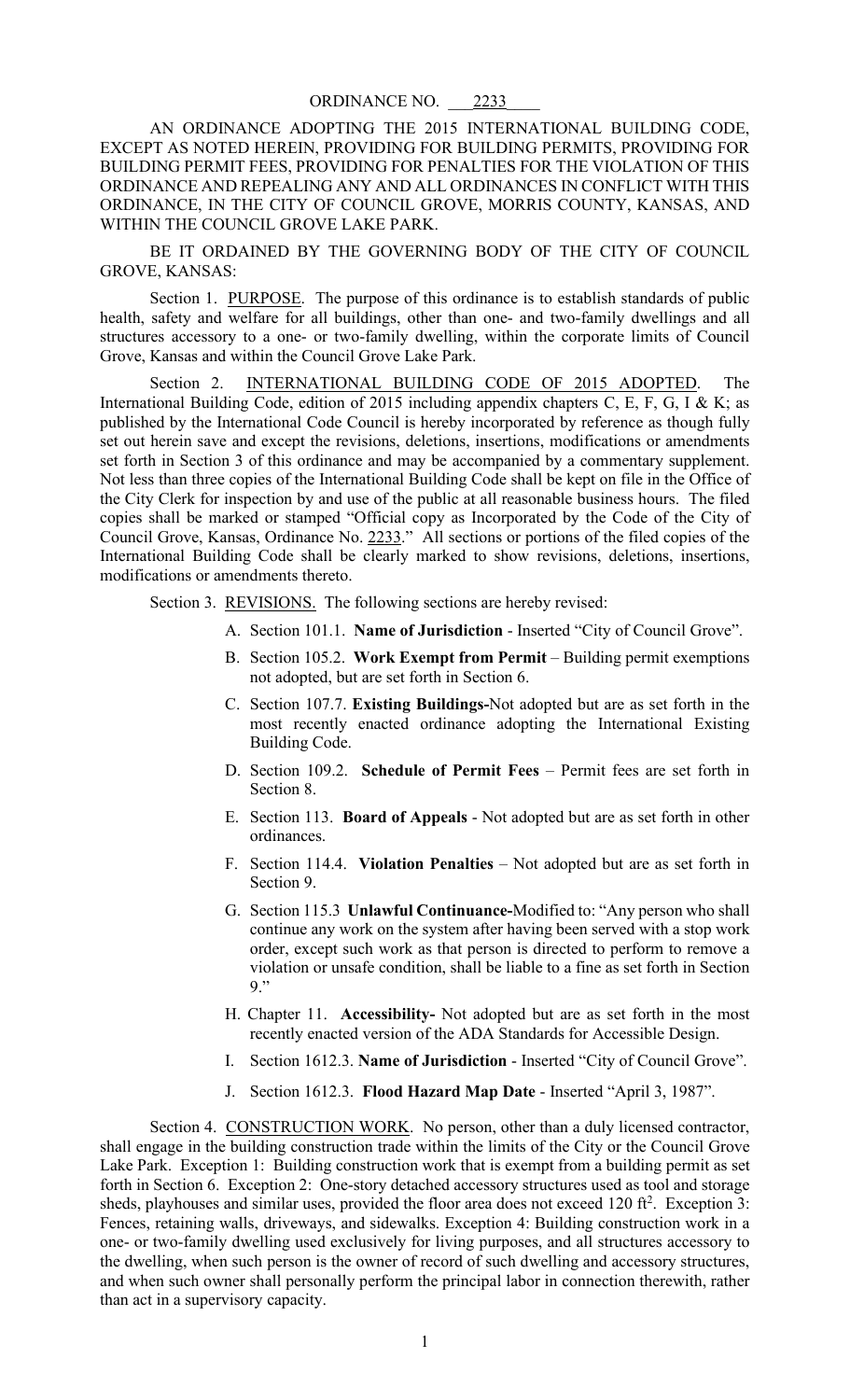Section 5. BUILDING PERMIT. Any person who intends to construct, enlarge, alter, repair, move, demolish or change the occupancy of a building or structure, or to cause any such work to be done, shall first make application for a Building Permit from the city clerk of the city. A building owner may not secure a permit for a contractor. No permit as required by the city building code shall be issued until the fee prescribed has been paid, nor shall an amendment to a permit be approved until the additional fee, if any, due to an increase in the estimated cost of the construction has been paid. Failure to take out a permit prior to beginning construction will result in a doubling of the permit fee. Every permit issued by the administrative authority under the provisions of this ordinance shall expire by limitation and become null and void if the work authorized by such permit is not inspected within 180 days from date of issuance to extend permit life. If a permit becomes null and void, a new permit will be required as well as all fees. No new permits of any type will be issued if there are outstanding or expired permits existing.

Section 6. PERMIT EXEMPTIONS. Building Permits shall not be required for the following:

A. Lake walls and retaining wall that are not over 4 feet in height measured from

 B. Non-enclosed and non-covered decks not more than 30 inches above adjacent grade at any point, are not over any story or basement below and are not part of a vertical egress route or attached to the structure.

C. Repairs where no major structural repairs are being made to the building or improvement.

D. Roofing and siding where no other work requiring a building permit is being done.

E. Window replacement requiring no structural modifications and where no other work requiring a building permit is being done.

F. Window awnings supported by an exterior wall that do not project more than 54 inches from the exterior wall and do not require additional support.

G. Painting, papering, tiling, carpeting, cabinets, countertops and similar finish work where no other work requiring a permit is being done.

H. Temporary motion picture, television and theater stage sets and scenery.

I. Prefabricated swimming pools that are less than 24 inches deep, do not exceed 5,000 gallons and are installed entirely above ground.

J. Shade cloth structures constructed for nursery or agricultural purposes, not including service systems.

K. Swings and other playground equipment.

L. Non-fixed and movable fixtures, cases, racks, counters and partitions not over 5 feet 9 inches in height.

M. Water tanks supported directly on grade if the capacity does not exceed 5,000 gallons and the ratio of height to diameter or width does not exceed 2:1.

N. Changes of occupancy to an equal or lesser hazard category as denoted in both Table 1012.4 and Table 1012.5 of the 2015 International Existing Building Code where no other work requiring a permit is being done.

Section 7. GRANDFATHER CLAUSE. Parts of structures erected prior to December 15, 1958, which project beyond the street or building line may be maintained as constructed subject to the authority of the governing body.

Section 8. BUILDING PERMIT FEES. Fees for Building Permits will be those stipulated in Appendix L of the International Residential Code of 2009, multiplied by an approximate adjustment factor of 75%. Building permit fees shall be based on the value of the completed construction and installation of a building, accessory building or other structure, other than oneand two-family dwellings and all structures accessory to a one- or two-family dwelling, per the following schedule, which includes a \$20 minimum permit issuing and inspection fee. Exception 1: The building permit fee for fences and sheds having a floor area of 120 ft<sup>2</sup> or less shall be the \$20 minimum permit issuing and inspection fee. Exception 2: The permit fee is waived for sidewalks that are on the City of Council Grove Sidewalk Program.

| <b>VALUE</b>         | PERMIT FEE |
|----------------------|------------|
| $\vert$ \$1 to \$500 | \$20       |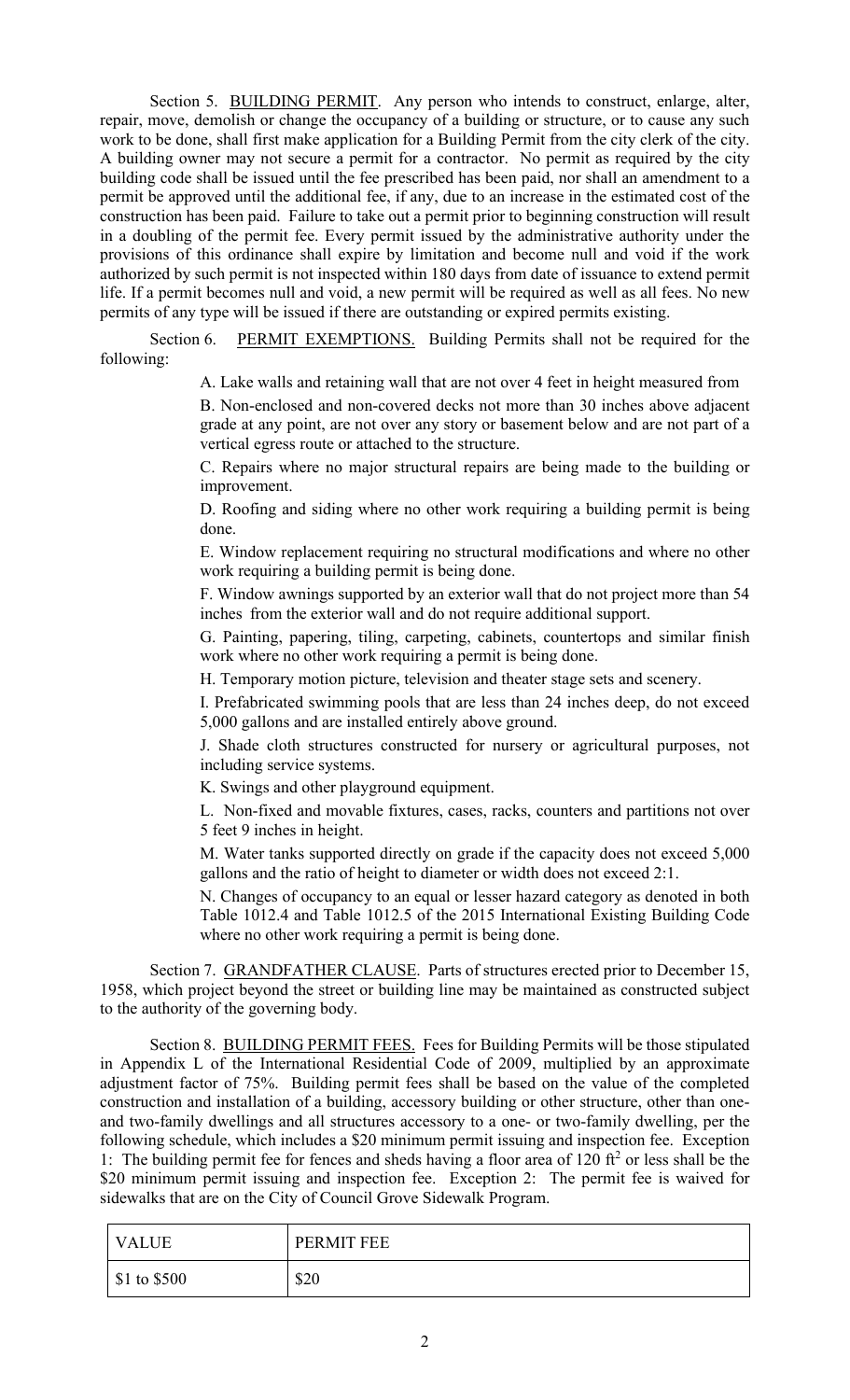| \$501 to \$2,000         | \$20 for the first \$500; plus \$2 for each additional \$100<br>or fraction thereof, to and including \$2,000.               |
|--------------------------|------------------------------------------------------------------------------------------------------------------------------|
| \$2,001 to \$40,000      | \$50 for the first \$2,000; plus \$8 for each additional $$1,000$<br>or fraction thereof, to and including \$40,000.         |
| \$40,001 to \$100,000    | \$354 for the first \$40,000; plus \$7 for each additional $$1,000$<br>or fraction thereof, to and including \$100,000.      |
| \$100,001 to \$500,000   | \$774 for the first \$100,000; plus \$5 for each additional $$1,000$<br>or fraction thereof, to and including \$500,000.     |
| \$500,001 to \$1,000,000 | \$2,774 for the first \$500,000; plus \$4 for each additional $$1,000$<br>or fraction thereof, to and including \$1,000,000. |
| \$1,000,001 and over     | \$4,774 for the first \$1,000,000; plus \$2 for each additional \$1,000<br>or fraction thereof.                              |

Section 9. VIOLATION PENALTIES. In addition to any remedies set forth in the International Building Code of 2015, any person violating any provision of this ordinance shall be deemed guilty of a code violation and, upon conviction thereof, shall be punishable by a fine of not less than \$100.00 nor more than \$1,000.00 and up to one year in jail. Each separate day or any portion thereof, during which any violation of this article occurs or continues, shall be deemed to constitute a separate offense.

Section 10. REPEAL. This ordinance does hereby repeal Chapter IV, Article 2 of Ordinance No. 2223 adopting the codification of ordinances of Council Grove, Kansas, hereafter referred to as the City Code 2019, and any other ordinances in conflict with this ordinance.

Section 11. EFFECTIVE DATE. This ordinance shall take effect and be in full force from and after its publication in the Council Grove Daily Republican, the official city newspaper.

PASSED AND APPROVED BY THE GOVERNING BODY OF THE CITY COUNCIL ON THIS  $\underline{19}$  day of  $\underline{May}$ , 2020.

> $\mathcal{L}_\mathcal{L}$  , which is a set of the set of the set of the set of the set of the set of the set of the set of the set of the set of the set of the set of the set of the set of the set of the set of the set of the set of Debi Schwerdtfeger, Mayor

ATTEST:

Nick Jones City Clerk

 $\mathcal{L}_\mathcal{L}$  , which is a set of the set of the set of the set of the set of the set of the set of the set of the set of the set of the set of the set of the set of the set of the set of the set of the set of the set of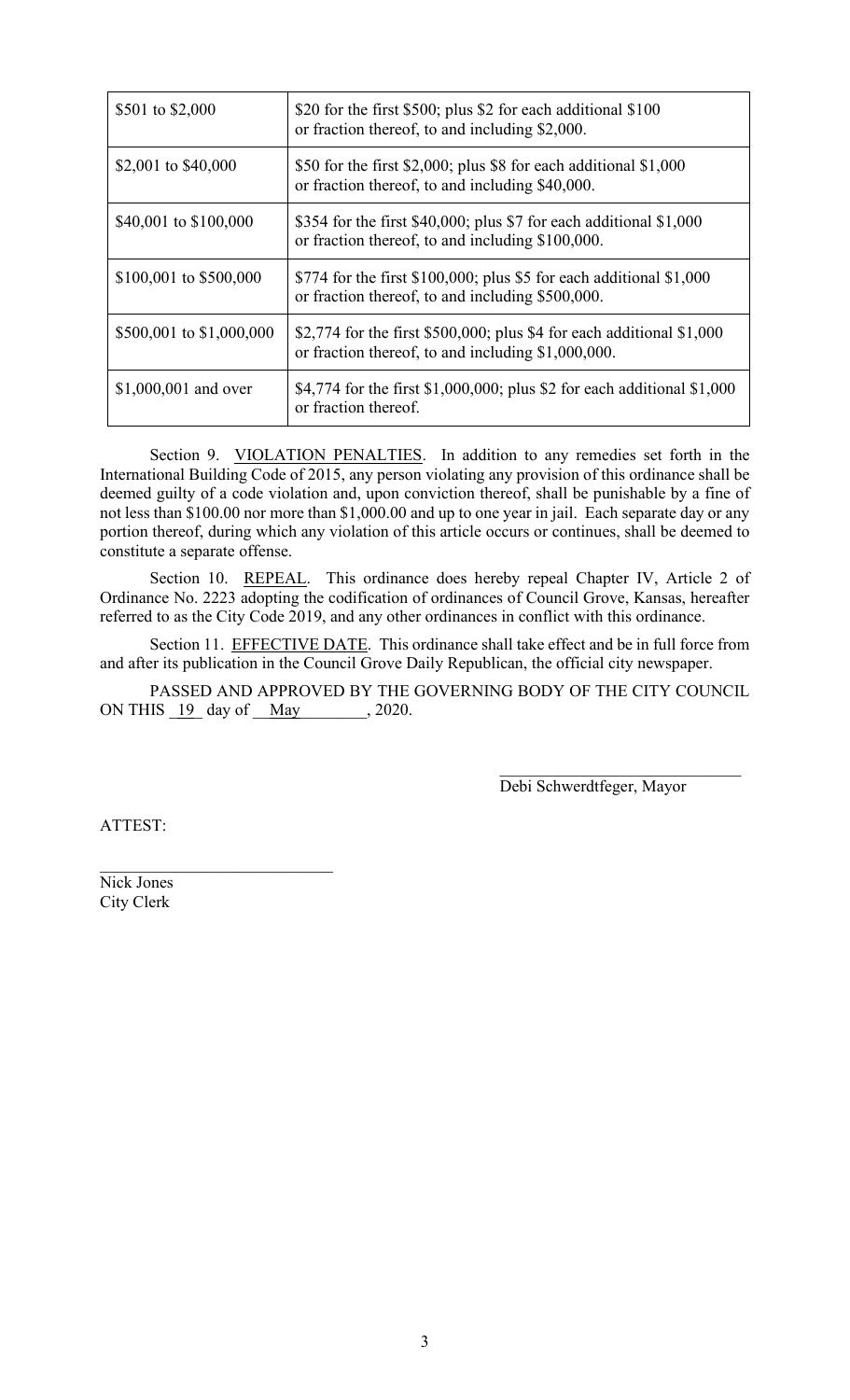AN ORDINANCE ADOPTING THE 2015 INTERNATIONAL MECHANICAL CODE, EXCEPT AS NOTED HEREIN, PROVIDING FOR MECHANICAL PERMITS, PROVIDING FOR MECHANICAL PERMIT FEES, PROVIDING FOR PENALTIES FOR THE VIOLATION OF THIS ORDINANCE AND REPEALING ANY AND ALL ORDINANCES IN CONFLICT WITH THIS ORDINANCE, IN THE CITY OF COUNCIL GROVE, MORRIS COUNTY, KANSAS, AND WITHIN THE COUNCIL GROVE LAKE PARK.

BE IT ORDAINED BY THE GOVERNING BODY OF THE CITY OF COUNCIL GROVE, KANSAS:

Section 1. PURPOSE. The purpose of this ordinance is to establish standards of public health, safety and welfare for mechanical systems in all buildings and their accessory structures, within the corporate limits of Council Grove, Kansas and within the Council Grove Lake Park.

Section 2. INTERNATIONAL MECHANICAL CODE OF 2015 ADOPTED. The International Mechanical Code, edition of 2015, including appendix chapter A, as published by the International Code Council is hereby incorporated by reference as though fully set out herein save and except the revisions, deletions, insertions, modifications or amendments set forth in Section 4 of this ordinance and may be accompanied by a commentary supplement. Not less than three copies of the International Mechanical Code shall be kept on file in the Office of the City Clerk for inspection by and use of the public at all reasonable business hours. The filed copies shall be marked or stamped "Official copy as Incorporated by the Code of the City of Council Grove, Kansas, Ordinance No. 2234." All sections or portions of the filed copies of the International Mechanical Code shall be clearly marked to show revisions, deletions, insertions, modifications or amendments thereto.

Section 3. EXCEPTION: Mechanical systems in detached one- and two-family dwellings and multiple single-family dwellings (townhouses) not more than three stories high with separate means of egress and their accessory structures shall comply with Part V - Mechanical (Chapters 12 – 23) of the 2015 International Residence Code and Sections 5 - 9 of this Ordinance.

Section 4. DELETIONS, INSERTIONS AND MODIFICATIONS. The following sections are hereby revised:

- A. Section 101.1. **Name of Jurisdiction** Inserted "City of Council Grove".
- B. Section 106.1.1. **Annual Permit, -**Not Adopted.
- C. Section 101.6.2. **Annual Permit Records.** Not adopted.
- D. Section 106.5.2. **Fee Schedule** Permit fees are set forth in Section 7.
- E. Section 106.5.3. **Fee Refund** Inserted "100%" in two locations.
- F. Section 108.4. **Violation Penalties** Not adopted, but are as set forth in Section 8.
- G. Section 108.5. **Stop Work Orders** Modified last sentence to: "Any person who shall continue any work on the system after having been served with a stop work order, except such work as that person is directed to perform to remove a violation or unsafe condition, shall be liable to a fine as set forth in Section 8."
- H. Section 109. **Means of Appeal** Not adopted, but is as set forth in other ordinances.

Section 5. MECHANICAL WORK. No person, other than a duly licensed contractor, shall engage in the mechanical trade within the limits of the City or the Council Grove Lake Park. Exception 1: Mechanical work that is exempt from a mechanical permit as set forth in Section 7. Exception 2: Mechanical work in a single-family dwelling used exclusively for living purposes, including the usual accessory structures in connection with the single-family dwelling, when such person is the owner of record of such dwelling and accessory structures, and when such owner shall personally perform the principal labor in connection therewith, rather than act in a supervisory capacity.

Section 6. MECHANICAL PERMIT. Any person who intends to erect, install, enlarge, alter, repair, remove, convert or replace a mechanical system, or to cause any such work to be done, shall first make application for a Mechanical Permit from the city clerk of the city. A building owner may not secure a permit for a contractor. No permit as required by the city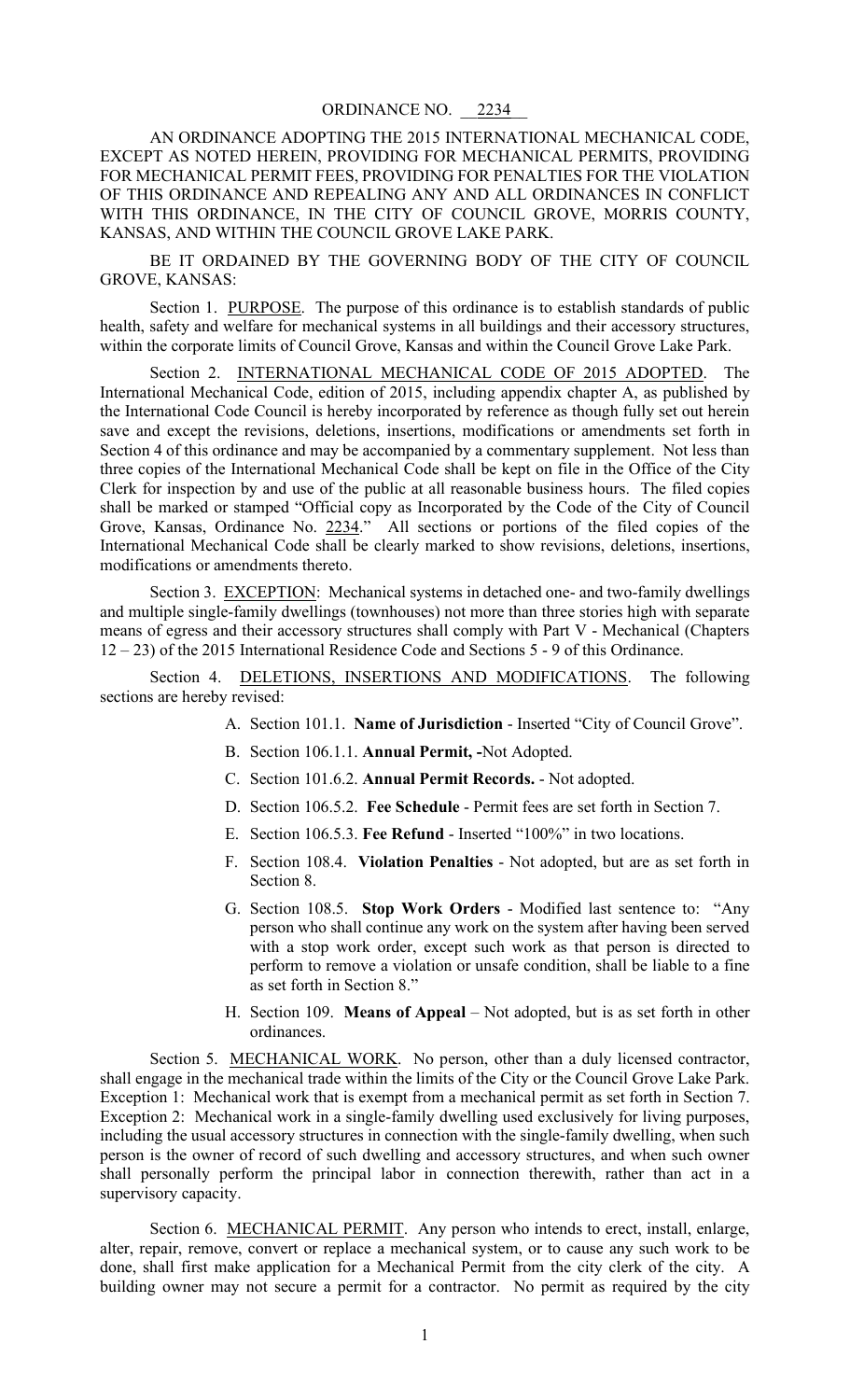mechanical code shall be issued until the fee prescribed has been paid, nor shall an amendment to a permit be approved until the additional fee, if any, due to an increase in the estimated cost of the mechanical work has been paid. Failure to take out a permit prior to beginning the mechanical work will result in a doubling of the permit fee. Every permit issued by the administrative authority under the provisions of this ordinance shall expire by limitation and become null and void if the work authorized by such permit is not inspected within 180 days from date of issuance to extend permit life. If a permit becomes null and void, a new permit will be required as well as all fees. No new permits of any type will be issued if there are outstanding or expired permits existing.

Section 7. MECHANICAL PERMIT EXEMPTIONS. Mechanical Permits shall not be required for the following:

- 1. Portable heating appliances and equipment.
- 2. Portable ventilation appliances and equipment.
- 3. Portable cooling units.
- 4. Portable evaporative coolers.
- 5. Steam, hot water or chilled water piping within any heating or cooling equipment or appliances regulated by this code.
- 6. Replacement of any minor part that does not alter the approval of the equipment or appliance or make such equipment or appliance unsafe.
- 7. Self-contained refrigeration systems containing 10 pounds or less of refrigerant or that are actuated by motors of 1 horsepower or less.
- 8. Portable-fuel-cell appliances that are not connected to a fixed piping system and are not interconnected to a power grid.

Section 8. MECHANICAL PERMIT FEES. Mechanical permit fees shall include a \$20 minimum permit-issuing and inspection fee plus the following fees.

| A. UNIT FEE SCHEDULE |                |                                                                                                                                                                                                                                                                                                                 | <b>FEE</b> |
|----------------------|----------------|-----------------------------------------------------------------------------------------------------------------------------------------------------------------------------------------------------------------------------------------------------------------------------------------------------------------|------------|
| 1. Furnaces:         |                |                                                                                                                                                                                                                                                                                                                 |            |
|                      |                | a. For the installation, relocation or replacement of each forced-air or<br>gravity-type furnace or burner, including ducts and vents attached to such<br>appliance, up to and including $100,000$ Btu/hr $(29.3 \text{ kW})$                                                                                   | \$18       |
|                      |                | b. For the installation, relocation or replacement of each forced-air or<br>gravity-type furnace or burner, including ducts and vents attached to such                                                                                                                                                          | \$22       |
|                      | $\mathbf{c}$ . | For the installation or relocation of each floor furnace, including vent                                                                                                                                                                                                                                        | \$18       |
|                      |                | d. For the installation, relocation or replacement of each suspended heater,<br>recessed wall heater or floor-mounted unit heater                                                                                                                                                                               | \$18       |
| 2.                   |                | Appliance Vents: For the installation, relocation or replacement of each<br>appliance vent installed and not included in an appliance permit                                                                                                                                                                    | \$9        |
|                      |                | 3. Repairs or Additions: For the repair of, alteration of, or addition to each<br>heating appliance, refrigeration unit, cooling unit, absorption unit, or each<br>heating, cooling, absorption or evaporative cooling system, including<br>installation of controls regulated by the mechanical Code.          | \$16       |
|                      |                | 4. Boilers, Compressors and Absorption Systems:                                                                                                                                                                                                                                                                 |            |
|                      | a.             | For the installation, relocation or replacement of each boiler or compressor<br>up to and including three horsepower (10.6 kW), or for each absorption<br>system up to and including $100,000$ Btu/hr $(29.3 \text{ kW})$                                                                                       | \$17       |
|                      |                | b. For the installation, relocation or replacement of each boiler or<br>compressor over three horsepower $(10.6 \text{ kW})$ , up to and including 15<br>horsepower (52.7 kW), or for each absorption system over 100,000 Btu/hr<br>$(29.3 \text{ kW})$ up to and including 500,000 Btu/hr $(146.6 \text{ kW})$ | \$32       |
|                      | $c_{\cdot}$    | For the installation, relocation or replacement of each boiler or<br>compressor over 15 horsepower (52.7 kW), up to and including 30<br>horsepower (105.5 kW), or for each absorption system over 500,000<br>Btu/hr (146.6 kW) up to and including 1,000,000 Btu/hr (293.1 kW)                                  | \$44       |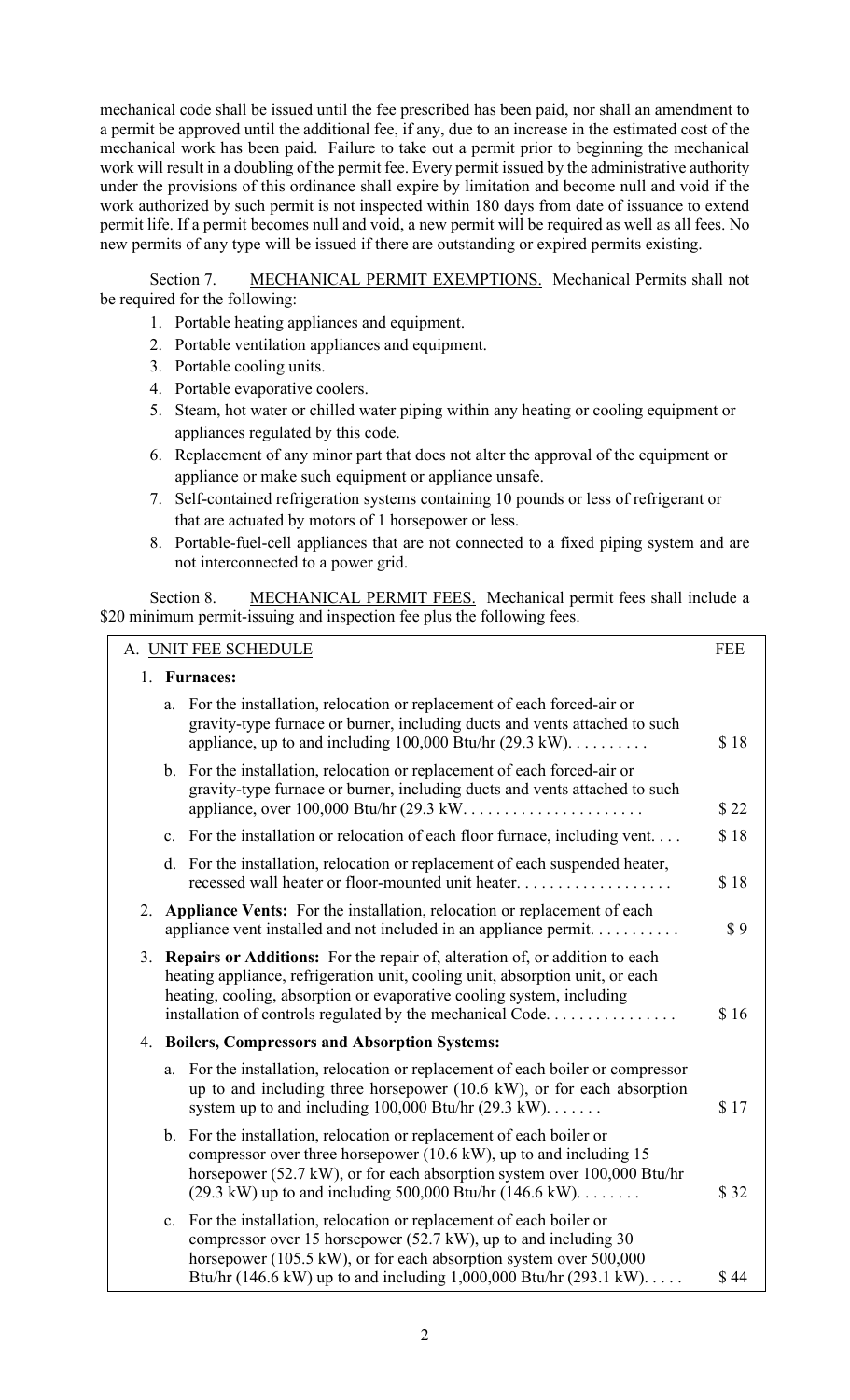|    |    | d. For the installation, relocation or replacement of each boiler or compressor<br>over 30 horsepower (105.5 kW), up to and including 50 horsepower (176<br>kW), or for each absorption system over $1,000,000$ Btu/hr $(293.1 \text{ kW})$ up<br>to and including $1,750,000$ Btu/hr $(512.9 \text{ kW})$<br>e. For the installation, relocation or replacement of each boiler or<br>compressor over 50 horsepower (176 kW), or for each absorption system | \$66  |
|----|----|-------------------------------------------------------------------------------------------------------------------------------------------------------------------------------------------------------------------------------------------------------------------------------------------------------------------------------------------------------------------------------------------------------------------------------------------------------------|-------|
|    |    |                                                                                                                                                                                                                                                                                                                                                                                                                                                             | \$110 |
| 5. |    | <b>Air Handlers:</b>                                                                                                                                                                                                                                                                                                                                                                                                                                        |       |
|    | a. | For each air-handling unit up to and including 10,000 cubic feet per<br>minute (4720 L/s), including ducts attached thereto. $\dots \dots \dots \dots \dots$                                                                                                                                                                                                                                                                                                | \$13  |
|    |    | b. For each air-handling exceeding $10,000$ cubic feet per minute (4720 L/s).                                                                                                                                                                                                                                                                                                                                                                               | \$21  |
|    |    | NOTE: These fees do not apply to an air-handling unit which is a portion<br>of a factory-assembled appliance, cooling unit, evaporative cooler or<br>absorption unit for which a permit is required elsewhere in the<br>Mechanical Code.                                                                                                                                                                                                                    |       |
| 6. |    | <b>Evaporative Coolers:</b> For each evaporative cooler other than portable type.                                                                                                                                                                                                                                                                                                                                                                           | \$13  |
| 7. |    | <b>Air Conditioner:</b>                                                                                                                                                                                                                                                                                                                                                                                                                                     |       |
|    | a. | For each air-conditioning unit up to and including 5 ton or 60,000 Btu/hr,                                                                                                                                                                                                                                                                                                                                                                                  | \$13  |
|    |    | b. For each air-conditioning unit exceeding 5 ton or $60,000$ Btu/hr                                                                                                                                                                                                                                                                                                                                                                                        | \$21  |
|    |    | 8. Ventilation and Exhaust:                                                                                                                                                                                                                                                                                                                                                                                                                                 |       |

|    | a.             | For each ventilation fan connected to a single duct                                                                                                      | \$9  |
|----|----------------|----------------------------------------------------------------------------------------------------------------------------------------------------------|------|
|    |                | b. For each ventilation system which is not a portion of a heating or air-                                                                               | \$13 |
|    | $\mathbf{c}$ . | For the installation of each hood which is served by mechanical exhaust,                                                                                 | \$13 |
|    |                | 9. Incinerators:                                                                                                                                         |      |
|    | a.             | For the installation or relocation of each domestic-type incinerator                                                                                     | \$22 |
|    |                | b. For the installation or relocation of each commercial- or industrial-type                                                                             | \$88 |
|    |                | 10. Miscellaneous: For each appliance or piece of equipment not classed in<br>other appliance categories or for which no fee is listed in this ordinance | \$13 |
|    |                | <b>II. OTHER INSPECTIONS AND FEES</b>                                                                                                                    |      |
| 1. |                | Inspections outside of normal business hours, per hour (minimum charge – two                                                                             | \$40 |
| 2. |                | Inspections for which no fee is specifically indicated, per hour (minimum                                                                                | \$40 |
| 3. |                | Additional plan review required by changes, additions or revisions to approved<br>plans, per hour (minimum charge – one-half hour). $\dots$              | \$40 |

Section 9. VIOLATION PENALTIES. In addition to any remedies set forth in the International Mechanical Code of 2015, any person violating any provision of this ordinance shall be deemed guilty of a code violation and, upon conviction thereof, shall be punishable by a fine of not less than \$100.00 nor more than \$1,000.00 and up to one year in jail. Each separate day or any portion thereof, during which any violation of this article occurs or continues, shall be deemed to constitute a separate offense.

Section 10. REPEAL. This ordinance does hereby repeal Chapter IV, Article 7 of Ordinance Number 2223 adopting the codification of ordinances of Council Grove, Kansas, hereafter referred to as the City Code 2019, and any other ordinances in conflict with this ordinance.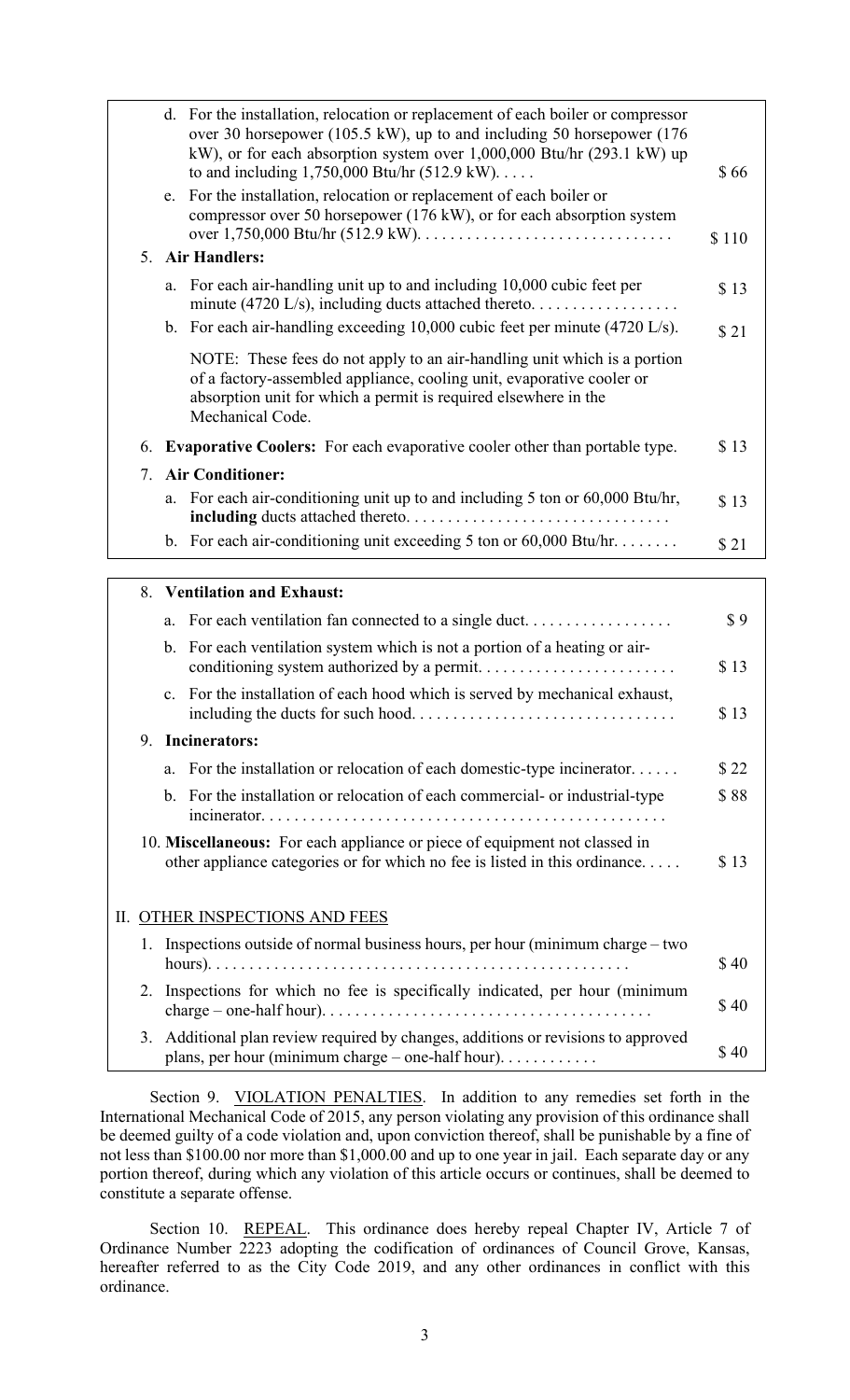Section 11. EFFECTIVE DATE. This ordinance shall take effect and be in full force from and after its publication in the Council Grove Daily Republican, the official city newspaper.

PASSED AND APPROVED BY THE GOVERNING BODY OF THE CITY COUNCIL ON THIS  $19$  day of  $\text{May}$ , 2020.

Debi Schwerdtfeger, Mayor

 $\mathcal{L}_\text{max}$  , where  $\mathcal{L}_\text{max}$  and  $\mathcal{L}_\text{max}$ 

ATTEST:

Nick Jones City Clerk (SEAL)

 $\mathcal{L}_\text{max}$  , where  $\mathcal{L}_\text{max}$  and  $\mathcal{L}_\text{max}$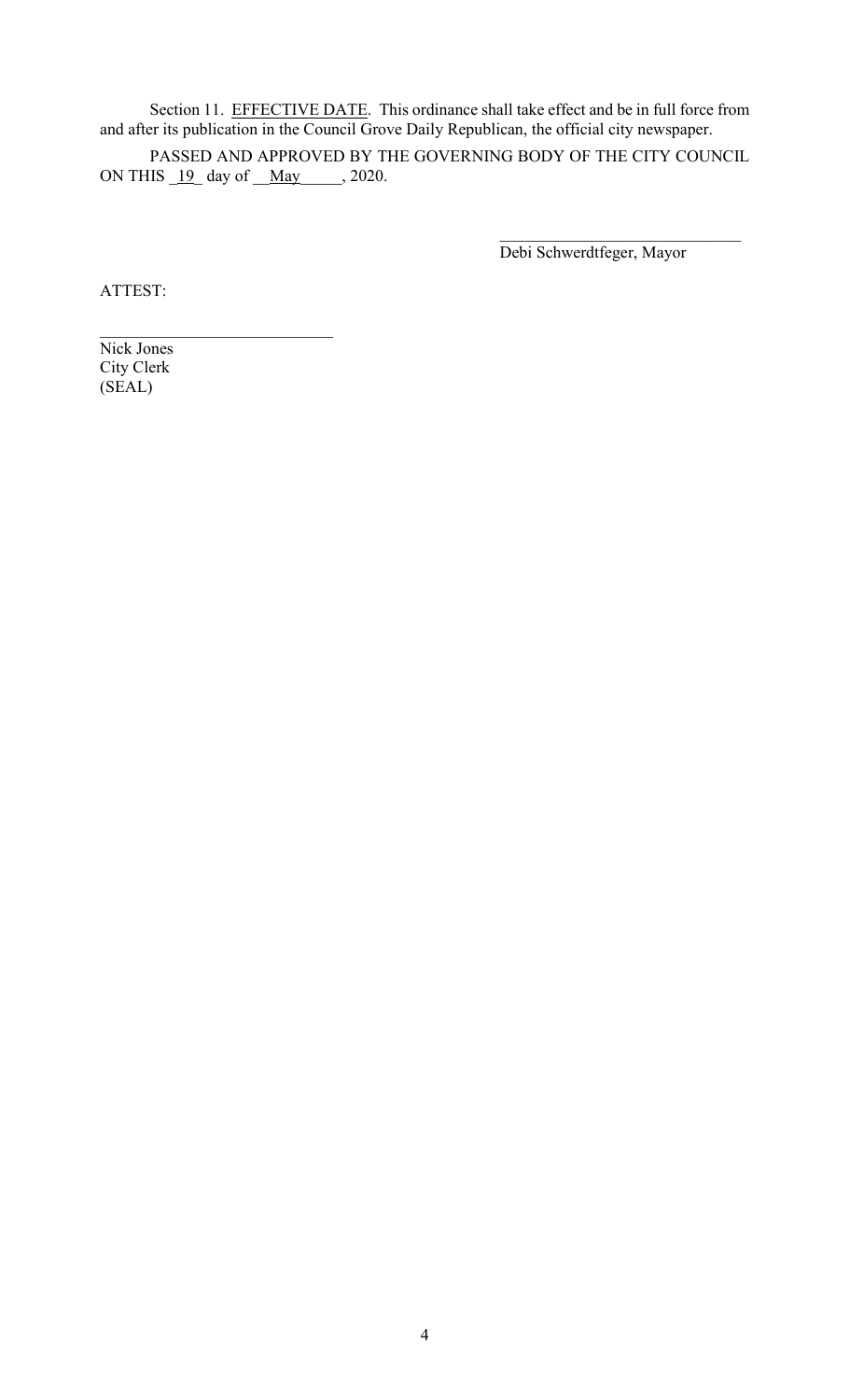AN ORDINANCE ADOPTING THE 2015 INTERNATIONAL PROPERTY MAINTENANCE CODE, EXCEPT AS NOTED HEREIN, PROVIDING FOR PENALTIES FOR FAILUTRE TO COMPLY AND REPEALING ANY AND ALL ORDINANCES IN CONFLICT WITH THIS ORDINANCE, IN THE CITY OF COUNCIL GROVE, MORRIS COUNTY, KANSAS, AND WITHIN THE COUNCIL GROVE LAKE PARK.

BE IT ORDAINED BY THE GOVERNING BODY OF THE CITY OF COUNCIL GROVE, KANSAS:

Section 1. INTERNATIONAL PROPERTY MAINTENANCE CODE OF 2015 ADOPTED. The International Property Maintenance Code, edition of 2015 including appendix chapter A, as published by the International Code Council is hereby incorporated by reference as though fully set out herein save and except the additions, deletions, modifications or amendments prescribed in this ordinance and may be accompanied by a commentary supplement. Not less than three copies of the International Property Maintenance Code shall be kept on file in the Office of the City Clerk for inspection by and use of the public at all reasonable business hours. The filed copies shall be marked or stamped "Official copy as Incorporated by the Code of the City of Council Grove, Kansas, Ordinance No. 2235." All sections or portions of the filed copies of the International Property Maintenance Code shall be clearly marked to show revisions, deletions, insertions, modifications or amendments thereto.

Section 2. REVISIONS. The following sections are hereby revised:

- A. Section 101.1. **Title** Insert "City of Council Grove".
- B. Section 103.5. **Fees-** Not adopted.
- C. Section 106.4. **Violation Penalties-** Not adopted, but as set forth in Section 4.
- D. Section 111. **Means of Appeal--** but as set forth in other ordinances.
- E. Section 112.4. **Failure to Comply-** Not adopted. Modified to: Any person who shall continue any work on the system after having been served with a stop work order, except such work as that person is directed to perform to remove a violation or unsafe condition, shall be liable to a fine as set forth in Section 4."
- F. Section 302.4. **Weeds-** Not adopted.
- G. Section 302.8 Motor **Vehicles-** Not adopted.
- H. Section 304.14 Insect **Screens-** Insert "April 1 to December 1".
- I. Section 602.3 Heat **Supply-**Insert "October 1 to May 15".
- J. Section 602.4. **Occupiable Work Space-** Insert "October 1 to May 15".

Section 3. FEES. Fees under this code shall be the same as provided for in the applicable Code adopted by the city. Failure to take out a permit prior to beginning construction will result in a doubling of the permit fee. Every permit issued by the administrative authority under the provisions of this ordinance shall expire by limitation and become null and void if the work authorized by such permit is not inspected within 180 days from date of issuance to extend permit life. If a permit becomes null and void, a new permit will be required as well as all fees. No new permits of any type will be issued if there are outstanding or expired permits existing.

Section 4. VIOLATION PENALTIES. Any person violating any provision of this ordinance shall be deemed guilty of a code violation and, upon conviction thereof, shall be punishable by a fine of not less than \$100.00 nor more than \$1,000.00 and up to one year in jail. Each separate day or any portion thereof, during which any violation of this article occurs or continues, shall be deemed to constitute a separate offense.

Section 5. GRANDFATHER CLAUSE. Parts of structures erected prior to December 15, 1958, which project beyond the street or building line may be maintained as constructed subject to the authority of the governing body.

Section 6. REPEAL. This ordinance does hereby repeal Chapter IV, Article 8 of Ordinance Number 2223 adopting the codification of ordinances of Council Grove, Kansas,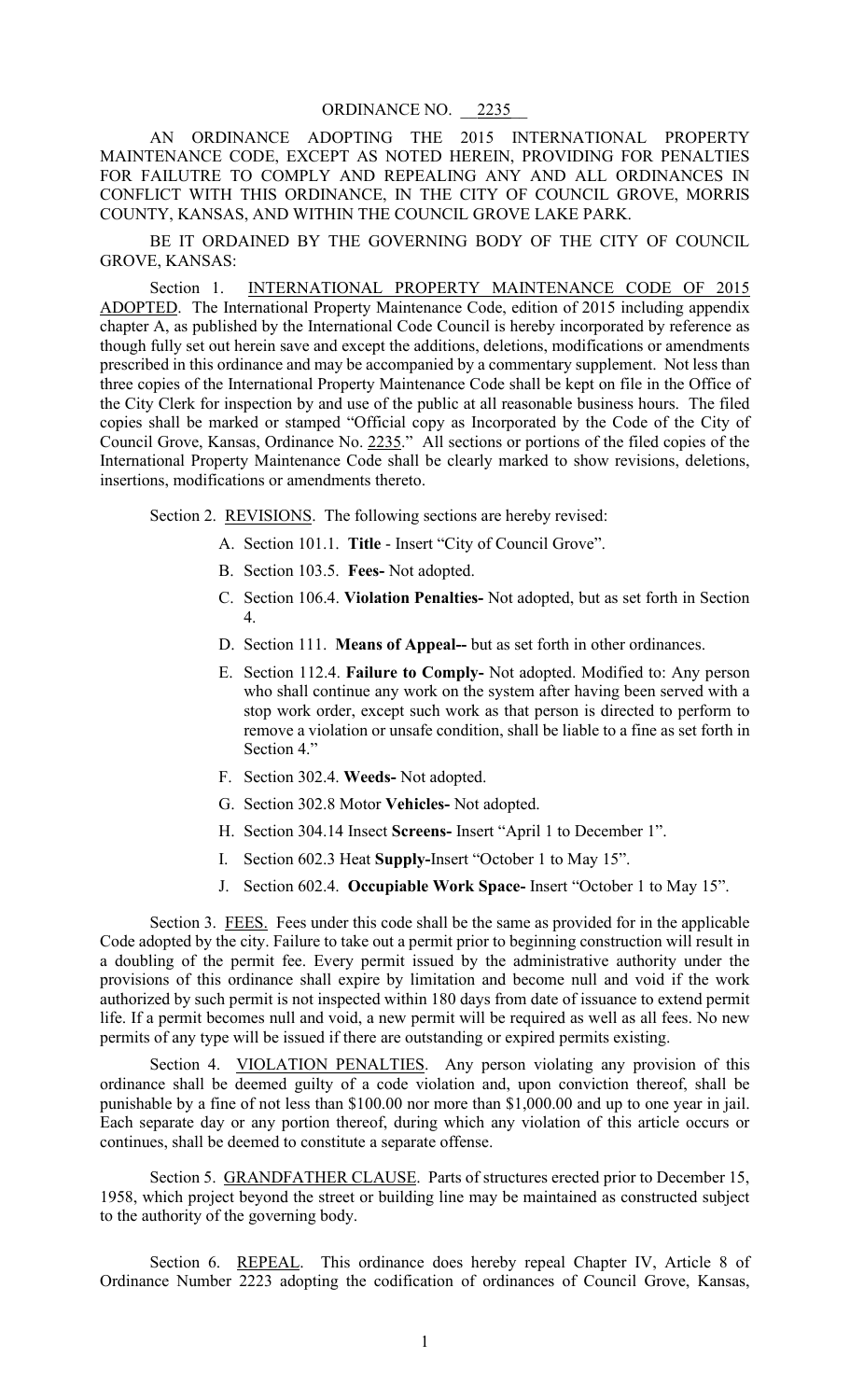hereafter referred to as the City Code 2019, and any other ordinances in conflict with this ordinance.

Section 7. EFFECTIVE DATE. This ordinance shall take effect and be in full force from and after its publication in the Council Grove Daily Republican, the official city newspaper.

PASSED AND APPROVED BY THE GOVERNING BODY OF THE CITY COUNCIL ON THIS  $19$  day of  $\text{May}$  , 2020.

Debi Schwerdtfeger, Mayor

 $\mathcal{L}_\mathcal{L}$  , which is a set of the set of the set of the set of the set of the set of the set of the set of the set of the set of the set of the set of the set of the set of the set of the set of the set of the set of

ATTEST:

Nick Jones City Clerk (SEAL)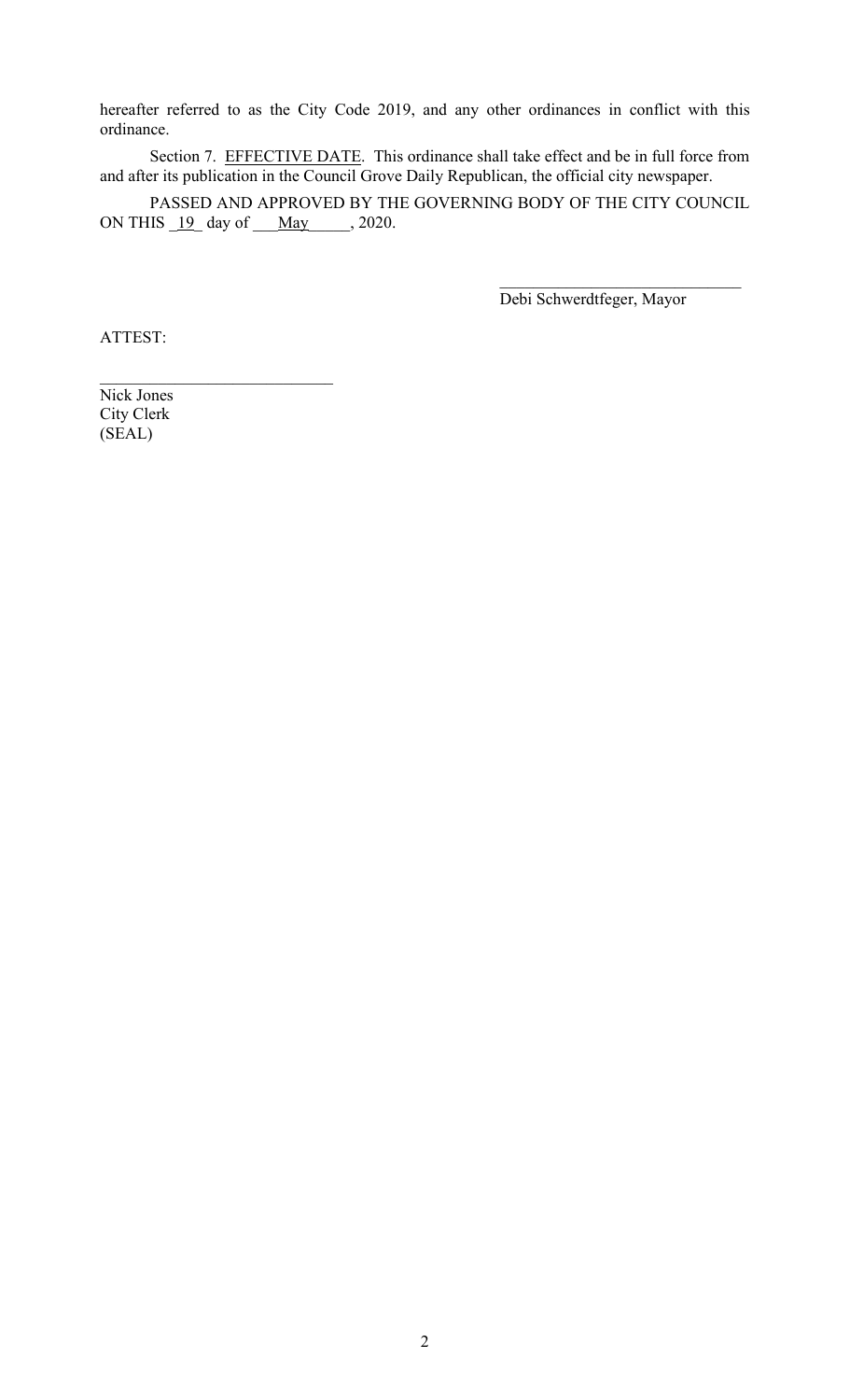AN ORDINANCE ADOPTING THE 2015 INTERNATIONAL RESIDENTIAL CODE, EXCEPT AS NOTED HEREIN, PROVIDING FOR BUILDING PERMITS, PROVIDING FOR BUILDING PERMIT FEES, PROVIDING FOR PENALTIES FOR THE VIOLATION OF THIS ORDINANCE AND REPEALING ANY AND ALL ORDINANCES IN CONFLICT WITH THIS ORDINANCE, IN THE CITY OF COUNCIL GROVE, MORRIS COUNTY, KANSAS, AND WITHIN THE COUNCIL GROVE LAKE PARK.

BE IT ORDAINED BY THE GOVERNING BODY OF THE CITY OF COUNCIL GROVE, KANSAS:

Section 1. PURPOSE. The purpose of this ordinance is to establish standards of public health, safety and welfare for all one- and two-family dwellings, and all structures accessory to the dwellings, within the corporate limits of Council Grove, Kansas and within the Council Grove Lake Park.

Section 2. INTERNATIONAL RESIDENTIAL CODE OF 2015 ADOPTED. The International Residential Code, edition of 2015 including appendix chapters A, B, C, D, E, F, G, H, I, J, K, M, N, P & Q; as published by the International Code Council is hereby incorporated by reference as though fully set out herein save and except the revisions, deletions, insertions, modifications or amendments set forth in Section 3 of this ordinance and may be accompanied by a commentary supplement. Not less than three copies of the International Residential Code shall be kept on file in the Office of the City Clerk for inspection by and use of the public at all reasonable business hours. The filed copies shall be marked or stamped "Official copy as Incorporated by the Code of the City of Council Grove, Kansas, Ordinance No. 2236." All sections or portions of the filed copies of the International Residential Code shall be clearly marked to show revisions, deletions, insertions, modifications or amendments thereto.

Section 3. REVISIONS. The following sections are hereby revised:

- A. Section R101.1. **Name of Jurisdiction** Inserted "City of Council Grove".
- B. Section R105.2. **Work Exempt from Permit** Building permit exemptions not adopted, but are set forth in Section 6.
- C. Section 108.2. **Schedule of Permit Fees** Permit fees are set forth in Section 8.
- D. Section R112. **Board of Appeals** Not adopted, but is as set forth in other ordinances.
- E. Section R113.4. **Violation Penalties** Not adopted, but are as set forth in Section 9.
- F. Section 108.5. **Unlawful Continuance-** Modified to: "Any person wo shall continue any work on the system after having been served with a stop work order, except such work as that person is directed to perform to remove a violation or unsafe condition, shall be liable to a fine as set forth in Section 9."
- G. Table R301.2(1). **Climatic and Geographical Design Criteria** Inserted data for the City of Council Grove, KS.
- H. Section R313. **Automatic Fire Sprinkler Systems** Deleted Section R313.2. One- and Two-Family Dwellings Automatic Fire Systems in its entirety.
- I. Section N1101.9. **Certificate** Deleted in its entirety.
- J. Section P2603.5.1. **Sewer Depth** Inserted "12 inches" in two locations.
- K. Part VIII (Chapters 34 43). **Electrical**. Deleted in its entirety. All electrical work shall comply with the NFPA 70, National Electrical Code (NEC), version adopted by the City of Council Grove.

Section 4. CONSTRUCTION WORK. No person, other than a duly licensed contractor, shall engage in the building construction trade within the limits of the City or the Council Grove Lake Park. Exception 1: Building construction work that is exempt from a building permit as set forth in Section 6. Exception 2: One-story detached accessory structures used as tool and storage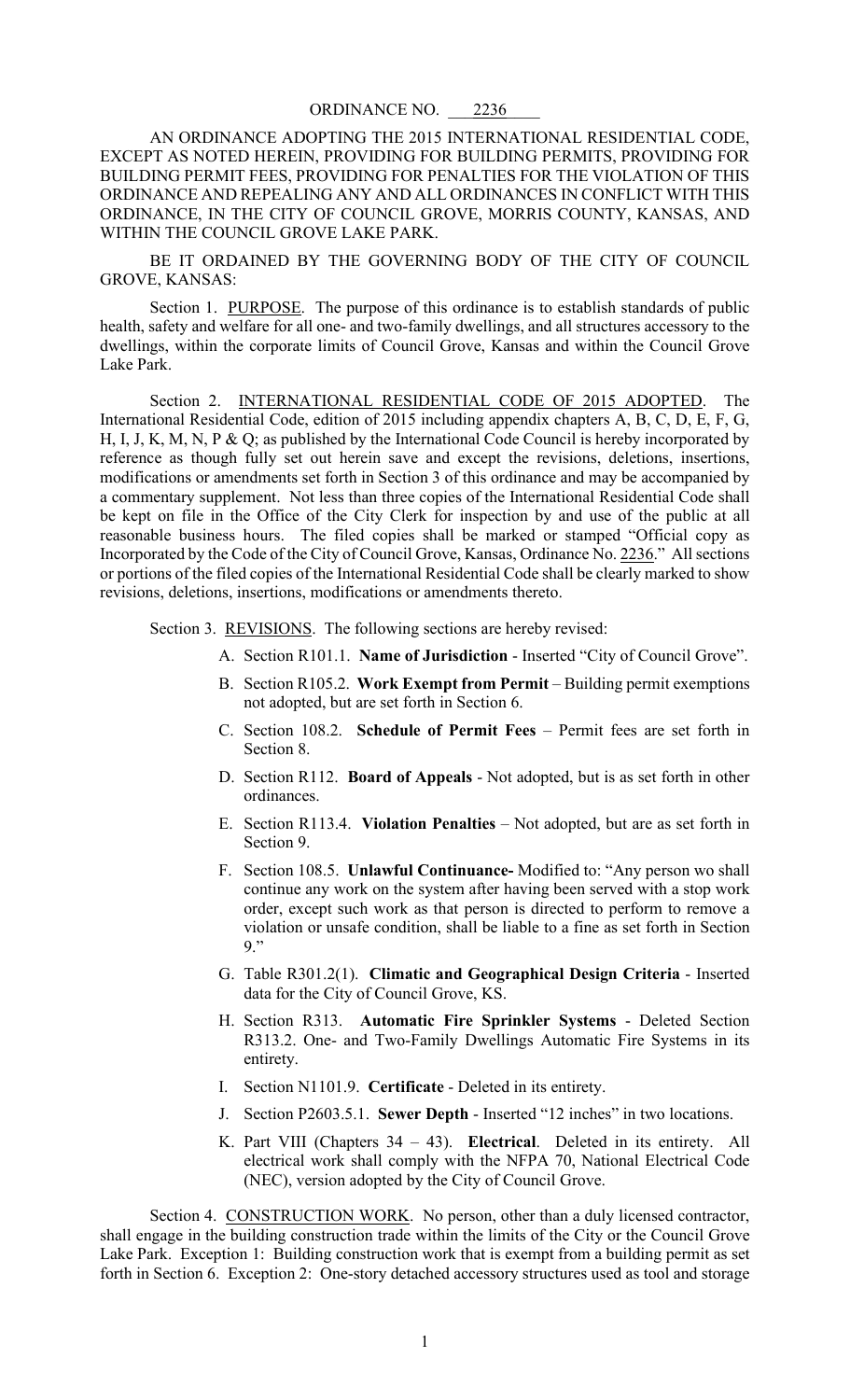sheds, playhouses and similar uses, provided the floor area does not exceed  $120 \text{ ft}^2$ . Exception 3: Fences, retaining walls, driveways, sidewalks and non-covered decks. Exception 4: Building construction work in a one- or two-family dwelling used exclusively for living purposes, and all structures accessory to the dwelling, when such person is the owner of record of such dwelling and accessory structures, and when such owner shall personally perform the principal labor in connection therewith, rather than act in a supervisory capacity.

Section 5. BUILDING PERMIT. Any person who intends to construct, enlarge, alter, repair, move, demolish or change the occupancy of a one- or two-family dwelling, and all structures accessory to the dwelling, or to cause any such work to be done, shall first make application for a Building Permit from the city clerk of the city. A building owner may not secure a permit for a contractor. No permit as required by the city building code shall be issued until the fee prescribed has been paid, nor shall an amendment to a permit be approved until the additional fee, if any, due to an increase in the estimated cost of the construction has been paid. Failure to take out a permit prior to beginning construction will result in a doubling of the permit fee. Every permit issued by the administrative authority under the provisions of this ordinance shall expire by limitation and become null and void if the work authorized by such permit is not inspected within 180 days from date of issuance to extend permit life. If a permit becomes null and void, a new permit will be required as well as all fees. No new permits of any type will be issued if there are outstanding or expired permits existing.

Section 6. BUILDING PERMIT EXEMPTIONS. Building Permits shall not be required for the following:

- A. Lake walls and retaining walls that are not over 4 feet in height measured from the bottom of the footing to the top of the wall.
- B. Non-enclosed and non-covered decks not more than 30 inches above adjacent grade at any point, unless it is attached to the house; are not over any story or basement below and are not part of a vertical egress route or attached to the house.
- C. Repairs where no major structural repairs are being made to the building or improvement.
- D. Roofing and siding where no other work requiring a building permit is being done.
- E. Window replacement requiring no structural modifications and where no other work requiring a building permit is being done.
- F. Window awnings supported by an exterior wall that do not project more than 54 inches from the exterior wall and do not require additional support.
- G. Painting, papering, tiling, carpeting, cabinets, countertops and similar finish work where no other work requiring a permit is being done.
- H. Temporary motion picture, television and theater stage sets and scenery.
- I. Prefabricated swimming pools that are less than 24 inches deep, do not exceed 5,000 gallons and are installed entirely above ground.
- J. Shade cloth structures constructed for nursery or agricultural purposes, not including service systems.
- K. Swings and other playground equipment.
- L. Non-fixed and movable fixtures, cases, racks, counters and partitions not over 5 feet 9 inches in height.
- M. Water tanks supported directly on grade if the capacity does not exceed 5,000 gallons and the ratio of height to diameter or width does not exceed 2:1.
- N. Changes of occupancy to an equal or lesser hazard category as denoted in both Table 1012.4 and Table 1012.5 of the 2015 International Existing Building Code where no other work requiring a permit is being done.

Section 7. GRANDFATHER CLAUSE. Parts of structures erected prior to December 15, 1958, which project beyond the street or building line may be maintained as constructed subject to the authority of the governing body.

Section 8. BUILDING PERMIT FEES. Fees for Building Permits will be those stipulated in Appendix L of the International Residential Code of 2009, multiplied by an approximate adjustment factor of 75%. Building permit fees shall be based on the value of the completed construction and installation of a dwelling, and all structures accessory to the dwelling, per the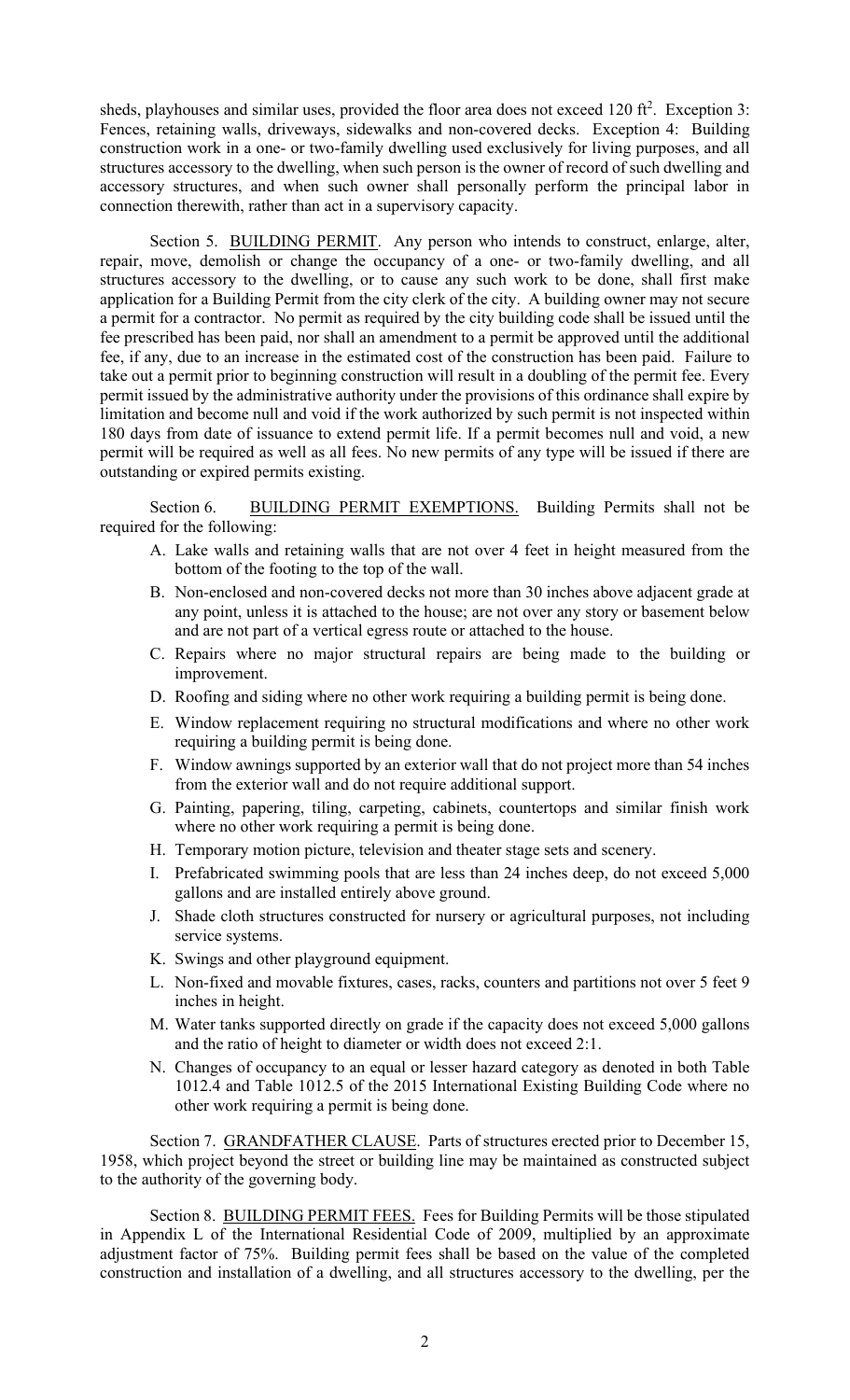following schedule, which includes a \$20 minimum permit issuing and inspection fee. Exception 1: The building permit fee for fences and sheds having a floor area of 120  $ft<sup>2</sup>$  or less that require a building permit shall be the \$20 minimum permit issuing and inspection fee. Exception 2: The permit fee is waived for sidewalks that are on the City of Council Grove Sidewalk Program.

| <b>VALUE</b>             | PERMIT FEE                                                                                                                   |
|--------------------------|------------------------------------------------------------------------------------------------------------------------------|
| \$1 to \$500             | \$20                                                                                                                         |
| \$501 to \$2,000         | \$20 for the first \$500; plus \$2 for each additional \$100<br>or fraction thereof, to and including \$2,000.               |
| \$2,001 to \$40,000      | \$50 for the first \$2,000; plus \$8 for each additional $$1,000$<br>or fraction thereof, to and including \$40,000.         |
| \$40,001 to \$100,000    | \$354 for the first \$40,000; plus \$7 for each additional $$1,000$<br>or fraction thereof, to and including \$100,000.      |
| \$100,001 to \$500,000   | \$774 for the first \$100,000; plus \$5 for each additional \$1,000<br>or fraction thereof, to and including \$500,000.      |
| \$500,001 to \$1,000,000 | \$2,774 for the first \$500,000; plus \$4 for each additional $$1,000$<br>or fraction thereof, to and including \$1,000,000. |
| $$1,000,001$ and over    | \$4,774 for the first \$1,000,000; plus \$2 for each additional $$1,000$<br>or fraction thereof.                             |

Section 9. VIOLATION PENALTIES. In addition to any remedies set forth in the International Residential Code of 2015, any person violating any provision of this ordinance shall be deemed guilty of a code violation and, upon conviction thereof, shall be punishable by a fine of not less than \$100.00 nor more than \$1,000.00 and up to one year in jail. Each separate day or any portion thereof, during which any violation of this article occurs or continues, shall be deemed to constitute a separate offense.

Section 10. REPEAL. This ordinance does hereby repeal Chapter IV, Article 3 of Ordinance Number 2223 adopting the codification of ordinances of Council Grove, Kansas, hereafter referred to as the City Code 2019, and any other ordinances in conflict with this ordinance.

Section 11. EFFECTIVE DATE. This ordinance shall take effect and be in full force from and after its publication in the Council Grove Daily Republican, the official city newspaper.

PASSED AND APPROVED BY THE GOVERNING BODY OF THE CITY COUNCIL ON THIS <u>19</u> day of <u>May</u>, 2020.

Debi Schwerdtfeger, Mayor

 $\mathcal{L}_\mathcal{L}$  , which is a set of the set of the set of the set of the set of the set of the set of the set of the set of the set of the set of the set of the set of the set of the set of the set of the set of the set of

ATTEST:

Nick Jones City Clerk (SEAL)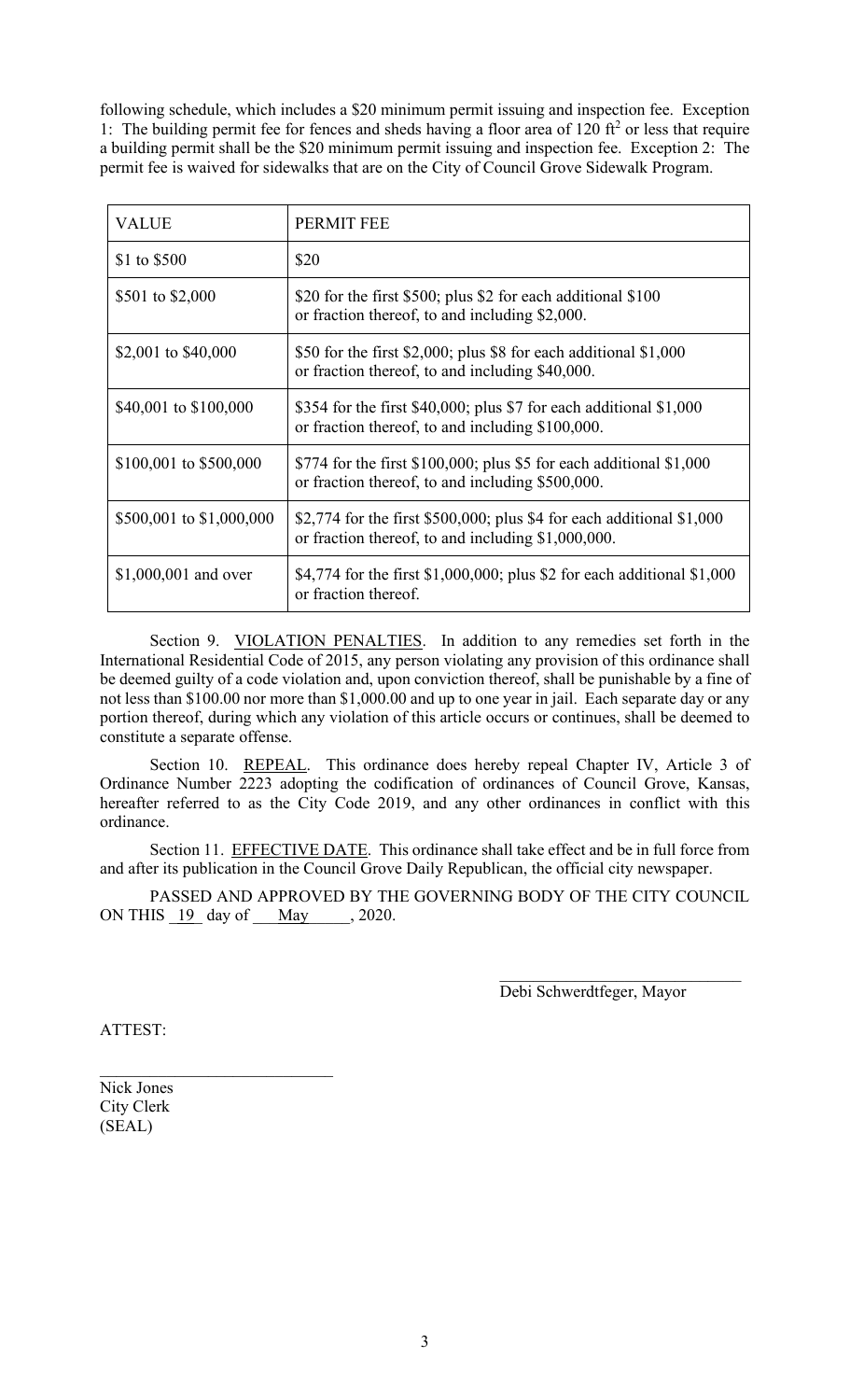AN ORDINANCE ADOPTING THE 2015 INTERNATIONAL SWIMMING POOL AND SPA CODE, EXCEPT AS NOTED HEREIN, PROVIDING FOR BUILDING PERMITS, PROVIDING FOR BUILDING PERMIT FEES, PROVIDING FOR PENALTIES FOR THE VIOLATION OF THIS ORDINANCE AND REPEALING ANY AND ALL ORDINANCES IN CONFLICT WITH THIS ORDINANCE, IN THE CITY OF COUNCIL GROVE, MORRIS COUNTY, KANSAS, AND WITHIN THE COUNCIL GROVE LAKE PARK.

BE IT ORDAINED BY THE GOVERNING BODY OF THE CITY OF COUNCIL GROVE, KANSAS:

Section 1. PURPOSE. The purpose of this ordinance is to establish standards of public health, safety and welfare for all buildings, within the corporate limits of Council Grove, Kansas and within the Council Grove Lake Park.

Section 2. INTERNATIONAL SWIMMING POOL AND SPA CODE OF 2015 ADOPTED. The International Swimming Pool and Spa Code, edition of 2015 including American National Standard for Suction Entrapment Avoidance in Swimming Pools, Wading Pools, Spas, Hot Tubs, and Catch Basins, approved October 8, 2013, appendix chapters A & B, as published by the International Code Council is hereby incorporated by reference as though fully set out herein save and except the revisions, deletions, insertions, modifications or amendments set forth in Section 3 of this ordinance and may be accompanied by a commentary supplement. Not less than three copies of the International Swimming Pool and Spa Code shall be kept on file in the Office of the City Clerk for inspection by and use of the public at all reasonable business hours. The filed copies shall be marked or stamped "Official copy as Incorporated by the Code of the City of Council Grove, Kansas, Ordinance No. 2237." All sections or portions of the filed copies of the International Building Code shall be clearly marked to show revisions, deletions, insertions, modifications or amendments thereto.

Section 3. REVISIONS. The following sections are hereby revised:

- A. Section 101.1. **Name of Jurisdiction** Inserted "City of Council Grove".
- B. Section 105.2. **Work Exempt from Permit** Building permit exemptions not adopted, but are set forth in Section 6.
- C. Section 105.6.2. **Schedule of Permit Fees** Permit fees are set forth in Section 8.
- D. Section 105.6.3. **Permit Fee Refunds** Not adopted.
- E. Section 107.4. **Violation Penalties** Not adopted, but are as set forth in Section 9.

F. Section 107.5 **Stop Work Orders -**Modified last sentence to: "Any person who shall continue any work on the system after having been served with a stop work order, except such work as that person is directed to perform to remove a violation or unsafe condition, shall be liable to a fine as set forth in Section 9."

G. Section 108. **Means of Appeal-** Not adopted, but are as set forth in other ordinances.

Section 4. CONSTRUCTION WORK. No person, other than a duly licensed contractor, shall engage in the building construction trade within the limits of the City or the Council Grove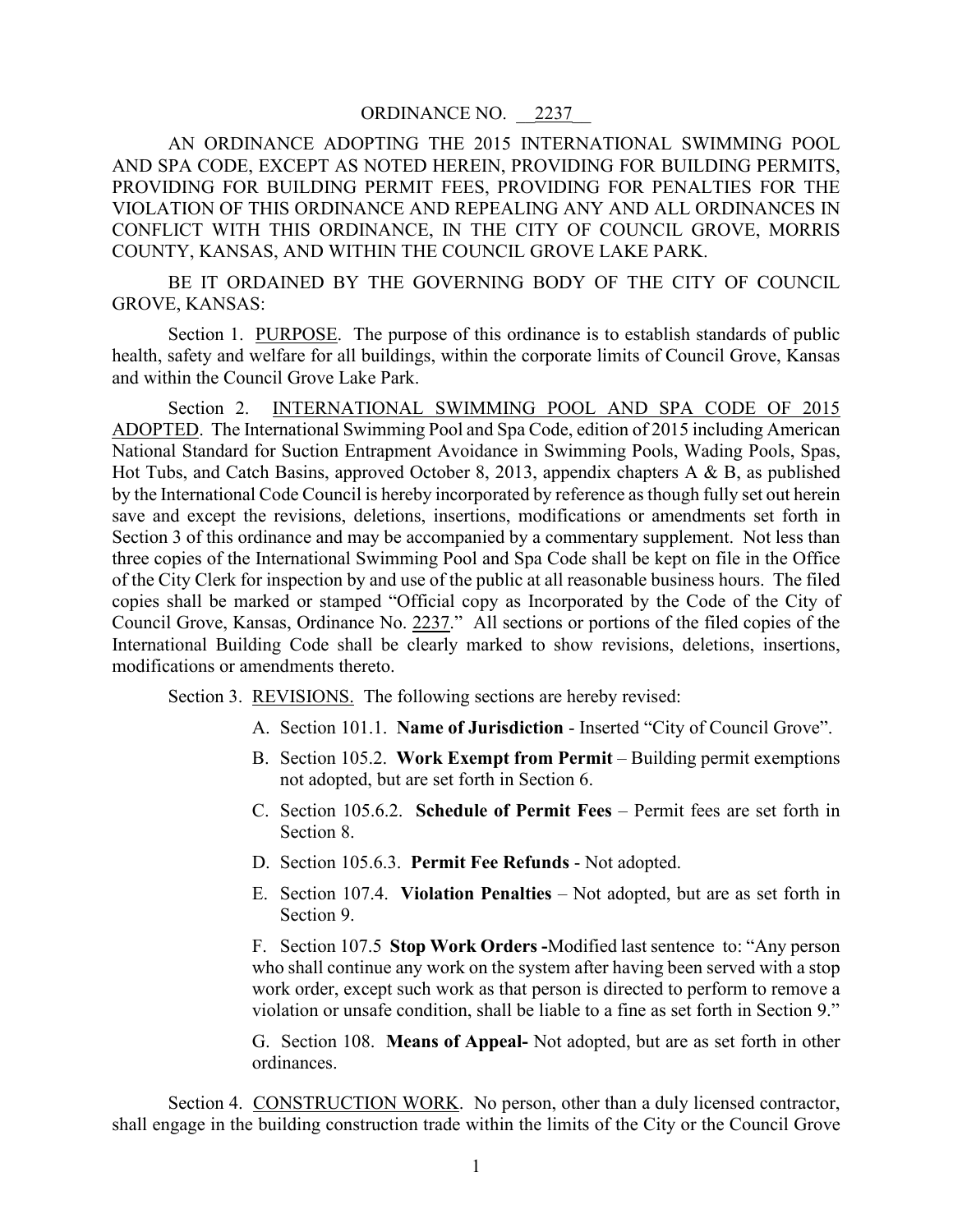Lake Park. Exception 1: Building construction work that is exempt from a building permit as set forth in Section 6. Exception 2: One-story detached accessory structures used as tool and storage sheds, playhouses and similar uses, provided the floor area does not exceed  $120 \text{ ft}^2$ . Exception 3: Fences, retaining walls, driveways, sidewalks and non-covered decks. Exception 4: Building construction work in a one- or two-family dwelling used exclusively for living purposes, and all structures accessory to the dwelling, when such person is the owner of record of such dwelling and accessory structures, and when such owner shall personally perform the principal labor in connection therewith, rather than act in a supervisory capacity.

Section 5. BUILDING PERMIT. Any person who intends to construct, enlarge, alter, repair, move, demolish or change the occupancy of a building or structure, or to cause any such work to be done, shall first make application for a Building Permit from the city clerk of the city. A building owner may not secure a permit for a contractor. No permit as required by the city building code shall be issued until the fee prescribed has been paid, nor shall an amendment to a permit be approved until the additional fee, if any, due to an increase in the estimated cost of the construction has been paid. Failure to take out a permit prior to beginning construction will result in a doubling of the permit fee. Every permit issued by the administrative authority under the provisions of this ordinance shall expire by limitation and become null and void if the work authorized by such permit is not inspected within 180 days from date of issuance to extend permit life. If a permit becomes null and void, a new permit will be required as well as all fees. No new permits of any type will be issued if there are outstanding or expired permits existing.

Section 6. BUILDING PERMIT EXEMPTIONS. Building Permits shall not be required for the following:

- A. 1. Repairs where no major structural repairs are being made to the building or improvement.
- B. 2. Prefabricated swimming pools that are less than 24 inches deep, do not exceed 5,000 gallons and are installed entirely above ground.

Section 7. GRANDFATHER CLAUSE. Parts of structures erected prior to December 15, 1958, which project beyond the street or building line may be maintained as constructed subject to the authority of the governing body.

Section 8. BUILDING PERMIT FEES. Fees for Building Permits will be those stipulated in Appendix L of the International Residential Code of 2009, multiplied by an approximate adjustment factor of 75%. Building permit fees shall be based on the value of the completed construction and installation of a building, accessory building or other structure, other than oneand two-family dwellings and all structures accessory to a one- or two-family dwelling, per the following schedule, which includes a \$20 minimum permit issuing and inspection fee. Exception 1: The building permit fee for fences and sheds having a floor area of 120  $\text{ft}^2$  or less and sidewalks that require a building permit, but are not on the City of Council Grove Sidewalk Program, shall be the \$20 minimum permit issuing and inspection fee. Exception 2: The permit fee is waived for sidewalks that are on the City of Council Grove Sidewalk Program.

| <b>VALUE</b>            | PERMIT FEE |
|-------------------------|------------|
| $\$\,1\text{ to } $500$ | \$20       |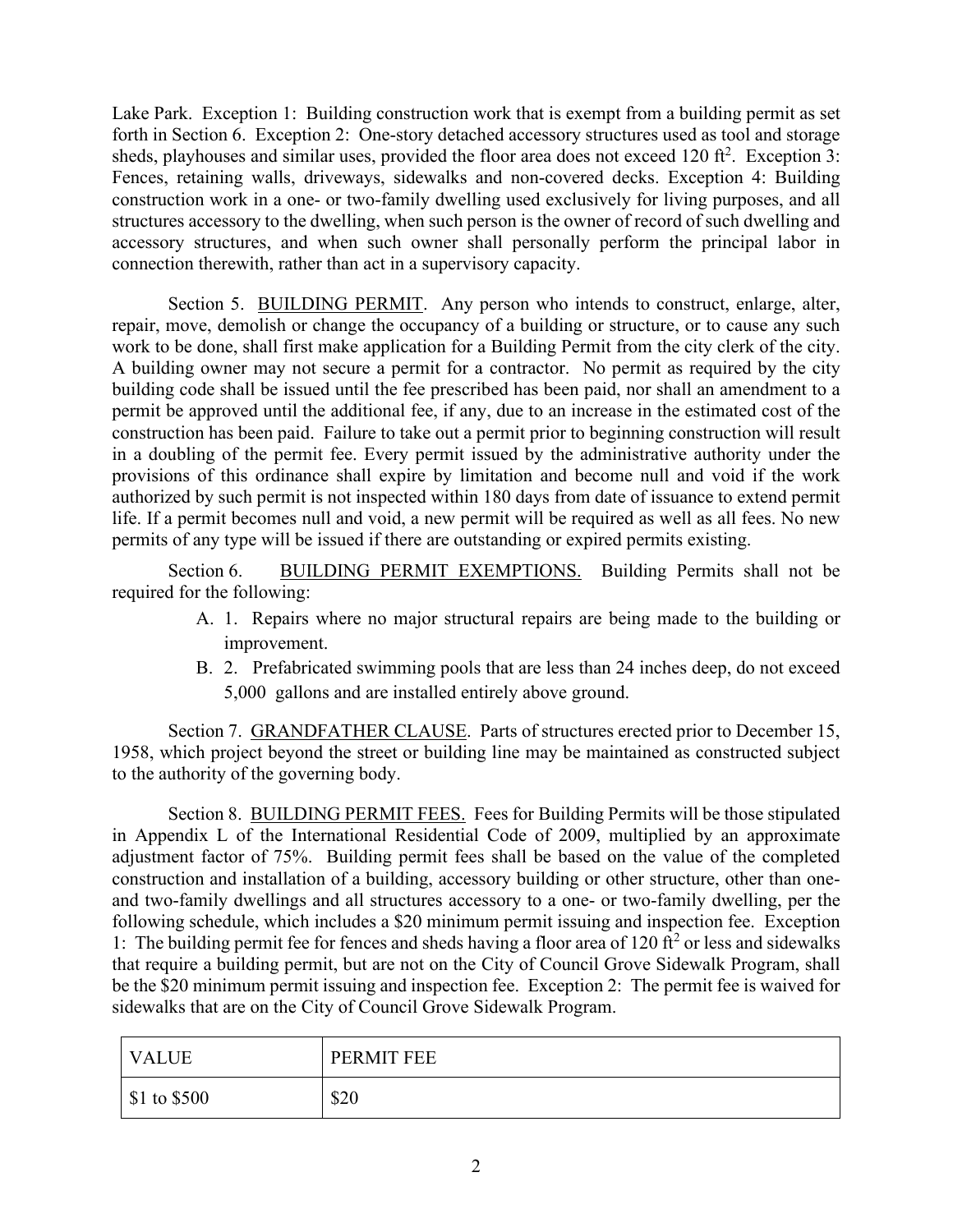| \$501 to \$2,000         | \$20 for the first \$500; plus \$2 for each additional \$100<br>or fraction thereof, to and including \$2,000.               |
|--------------------------|------------------------------------------------------------------------------------------------------------------------------|
| \$2,001 to \$40,000      | \$50 for the first \$2,000; plus \$8 for each additional $$1,000$<br>or fraction thereof, to and including \$40,000.         |
| \$40,001 to \$100,000    | \$354 for the first \$40,000; plus \$7 for each additional $$1,000$<br>or fraction thereof, to and including \$100,000.      |
| \$100,001 to \$500,000   | \$774 for the first \$100,000; plus \$5 for each additional $$1,000$<br>or fraction thereof, to and including \$500,000.     |
| \$500,001 to \$1,000,000 | \$2,774 for the first \$500,000; plus \$4 for each additional $$1,000$<br>or fraction thereof, to and including \$1,000,000. |
| $$1,000,001$ and over    | \$4,774 for the first \$1,000,000; plus \$2 for each additional \$1,000<br>or fraction thereof.                              |

Section 9. VIOLATION PENALTIES. In addition to any remedies set forth in the International Swimming Pool and Spa Code of 2015, any person violating any provision of this ordinance shall be deemed guilty of a code violation and, upon conviction thereof, shall be punishable by a fine of not less than \$100.00 nor more than \$1,000.00 and up to one year in jail. Each separate day or any portion thereof, during which any violation of this article occurs or continues, shall be deemed to constitute a separate offense.

Section 10. REPEAL. This ordinance does hereby repeal Chapter IV, Article 2 and Article 3 of Ordinance No. 2223 adopting the codification of ordinances of Council Grove, Kansas, hereafter referred to as the City Code 2019, and any other ordinances in conflict with this ordinance.

Section 11. EFFECTIVE DATE. This ordinance shall take effect and be in full force from and after its publication in the Council Grove Daily Republican, the official city newspaper.

PASSED AND APPROVED BY THE GOVERNING BODY OF THE CITY COUNCIL ON THIS  $19$  day of  $\text{May}$  , 2020.

Debi Schwerdtfeger, Mayor

ATTEST:

Nick Jones City Clerk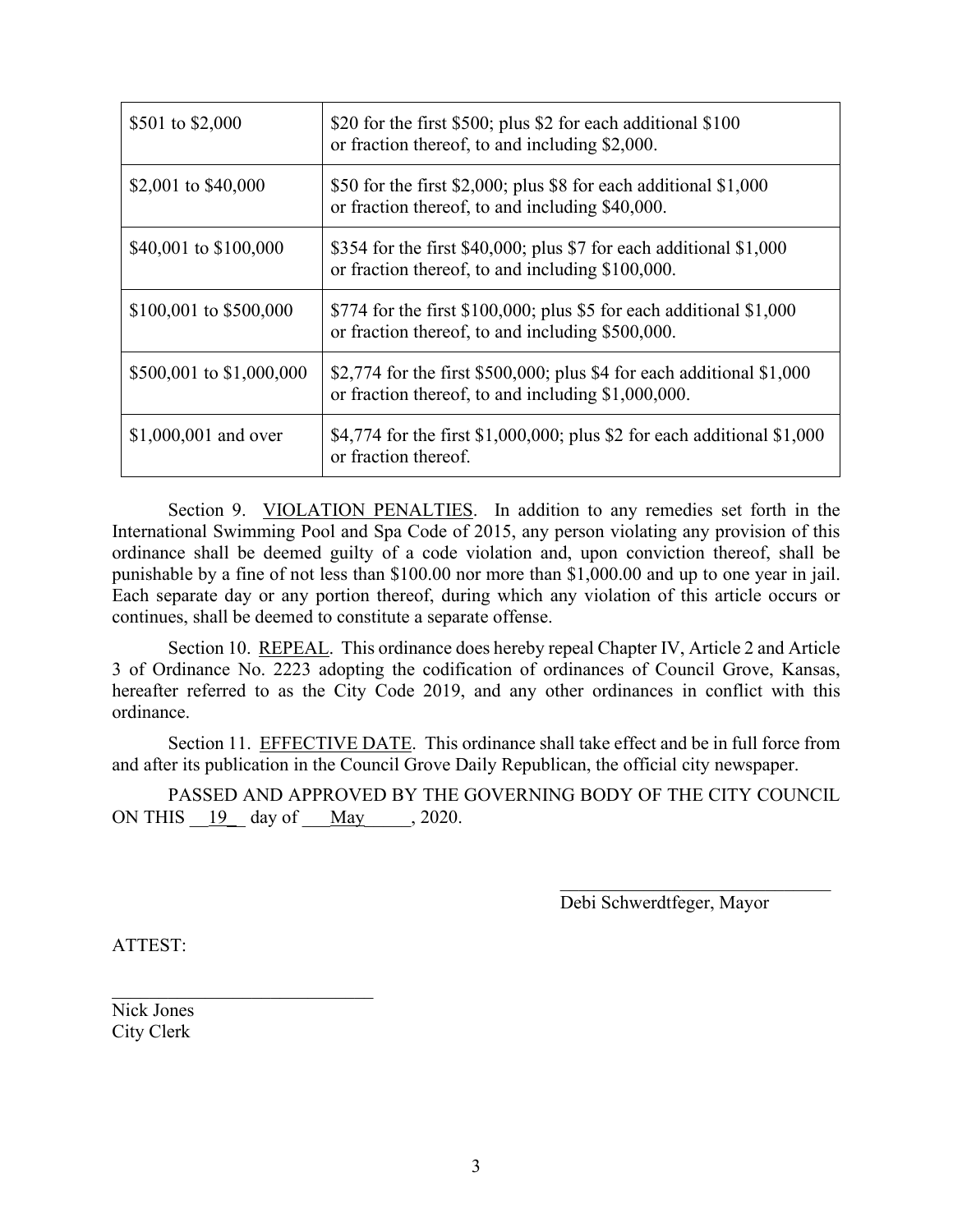AN ORDINANCE ADOPTING THE 2015 INTERNATIONAL EXISTING BUILDING CODE, EXCEPT AS NOTED HEREIN, PROVIDING FOR BUILDING PERMITS, PROVIDING FOR BUILDING PERMIT FEES, PROVIDING FOR PENALTIES FOR THE VIOLATION OF THIS ORDINANCE AND REPEALING ANY AND ALL ORDINANCES IN CONFLICT WITH THIS ORDINANCE, IN THE CITY OF COUNCIL GROVE, MORRIS COUNTY, KANSAS, AND WITHIN THE COUNCIL GROVE LAKE PARK.

BE IT ORDAINED BY THE GOVERNING BODY OF THE CITY OF COUNCIL GROVE, KANSAS:

Section 1. PURPOSE. The purpose of this ordinance is to establish standards of public health, safety and welfare for all existing buildings within the corporate limits of Council Grove, Kansas and within the Council Grove Lake Park.

Section 2. INTERNATIONAL EXISTING BUILDING CODE OF 2015 ADOPTED. The International Existing Building Code, edition of 2015, including appendix chapters A, B, and Resource A as published by the International Code Council is hereby incorporated by reference as though fully set out herein save and except the revisions, deletions, insertions, modifications or amendments set forth in Section 3 of this ordinance and may be accompanied by a commentary supplement. Not less than three copies of the International Existing Building Code shall be kept on file in the Office of the City Clerk for inspection by and use of the public at all reasonable business hours. The filed copies shall be marked or stamped "Official copy as Incorporated by the Code of the City of Council Grove, Kansas, Ordinance No. 2238." All sections or portions of the filed copies of the International Existing Building Code shall be clearly marked to show revisions, deletions, insertions, modifications or amendments thereto.

Section 3. REVISIONS. The following sections are hereby revised:

- A. Section 101.1. **Name of Jurisdiction** Inserted "City of Council Grove".
- B. Section 105.2. **Work Exempt from Permit** Building permit exemptions not adopted, but are set forth in Section 6.
- C. Section 108.2. **Schedule of Permit Fees** Permit fees are set forth in Section 7.
- D. Section 112. **Board of Appeals** Not adopted, but is as set forth in other ordinances.
- E. Section 113.4. **Violation Penalties** Not adopted, but are as set forth in Section 8.
- F. Section 114.3. **Unlawful Continuance** Modified to: "Any person who shall continue any work on the system after having been served with a stop work order, except such work as that person is directed to perform to remove a violation or unsafe condition, shall be liable to a fine as set forth in Section 8.
- G. Section 1401.2. **Applicability** Inserted "December 15, 1958".

Section 4. CONSTRUCTION WORK. No person, other than a duly licensed contractor, shall engage in the building construction trade within the limits of the City or the Council Grove Lake Park. Exception 1: Building construction work that is exempt from a building permit as set forth in Section 6. Exception 2: One-story detached accessory structures used as tool and storage sheds, playhouses and similar uses, provided the floor area does not exceed 120 square feet. Exception 3: Fences, retaining walls, driveways, and sidewalks. Exception 4: Building construction work in a single-family dwelling used exclusively for living purposes, including the usual accessory structures in connection with the single-family dwelling, when such person is the owner of record of such dwelling and accessory structures, and when such owner shall personally perform the principal labor in connection therewith, rather than act in a supervisory capacity.

Section 5. BUILDING PERMIT. Any person who intends to construct, enlarge, alter, repair, move, demolish or change the occupancy of an existing building or structure, or to cause any such work to be done, shall first make application for a Building Permit from the city clerk of the city. A building owner may not secure a permit for a contractor. No permit as required by the city building code shall be issued until the fee prescribed has been paid, nor shall an amendment to a permit be approved until the additional fee, if any, due to an increase in the estimated cost of the construction has been paid. Failure to take out a permit prior to beginning construction will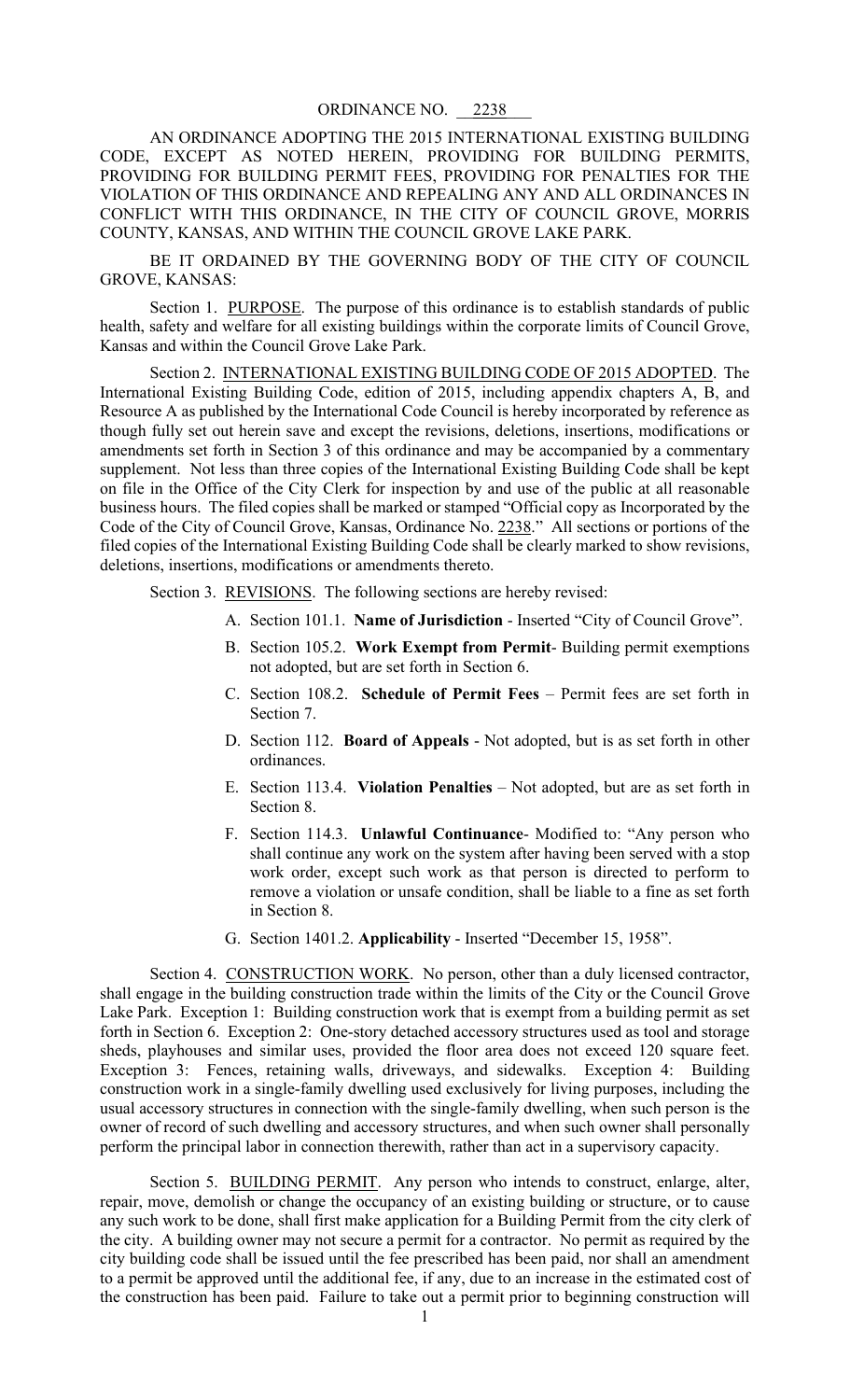result in a doubling of the permit fee. Every permit issued by the administrative authority under the provisions of this ordinance shall expire by limitation and become null and void if the work authorized by such permit is not inspected within 180 days from date of issuance to extend permit life. If a permit becomes null and void, a new permit will be required as well as all fees. No new permits of any type will be issued if there are outstanding or expired permits existing.

Section 6 BUILDING PERMIT EXEMPTIONS. Building Permits shall not be required for the following:

- A. Lake walls and retaining walls that are not over 4 feet in height measured from the bottom of the footing to the top of the wall.
- B. Non-enclosed and non-covered decks not more than 30 inches above adjacent grade at any point, are not over any story or basement below and are not part of a vertical egress route or attached to the structure.
- C. Repairs, it is not necessary to secure a building permit for repairs where no major structural repairs are being made to the building or improvement.
- D. Roofing and siding where no other work requiring a building permit is being done.
- E. Window replacement requiring no structural modifications and where no other work requiring a building permit is being done.
- F. Window awnings supported by an exterior wall that do not project more than 54 inches from the exterior wall and do not require additional support.
- G. Painting, papering, tiling, carpeting, cabinets, countertops and similar finish work where no other work requiring a permit is being done.
- H. Temporary motion picture, television and theater stage sets and scenery.
- I. Prefabricated swimming pools that are less than 24 inches deep, do not exceed 5,000 gallons and are installed entirely above ground.
- J. Shade cloth structures constructed for nursery or agricultural purposes, not including service systems.
- K. Swings and other playground equipment.
- L. Non-fixed and movable fixtures, cases, racks, counters and partitions not over 5 feet 9 inches in height.
- M. Water tanks supported directly on grade if the capacity does not exceed 5,000 gallons and the ratio of height to diameter or width does not exceed 2:1.
- N. Changes of occupancy to an equal or lesser hazard category as denoted in both Table 1012.4 and Table 1012.5 of the 2015 International Existing Building Code where no other work requiring a permit is being done.

Section 7. FEES. Fees under this code shall be the same as provided for in the applicable Building Code adopted by the city.

Section 8. VIOLATION PENALTIES. In addition to any remedies set forth in the International Existing Building Code of 2015, any person violating any provision of this ordinance shall be deemed guilty of a code violation and, upon conviction thereof, shall be punishable by a fine of not less than \$100.00 nor more than \$1,000.00 and up to one year in jail. Each separate day or any portion thereof, during which any violation of this article occurs or continues, shall be deemed to constitute a separate offense.

Section 9. REPEAL. This ordinance does hereby repeal Chapter IV, Article 4 of Ordinance Number 2223 adopting the codification of ordinances of Council Grove, Kansas, hereafter referred to as the City Code 2019, and any other ordinances in conflict with this ordinance.

Section 10. EFFECTIVE DATE. This ordinance shall take effect and be in full force from and after its publication in the Council Grove Daily Republican, the official city newspaper.

PASSED AND APPROVED BY THE GOVERNING BODY OF THE CITY COUNCIL ON THIS  $\underline{\underline{19}}$  day of  $\underline{\underline{May}}$ , 2020.

Debi Schwerdtfeger, Mayor

ATTEST: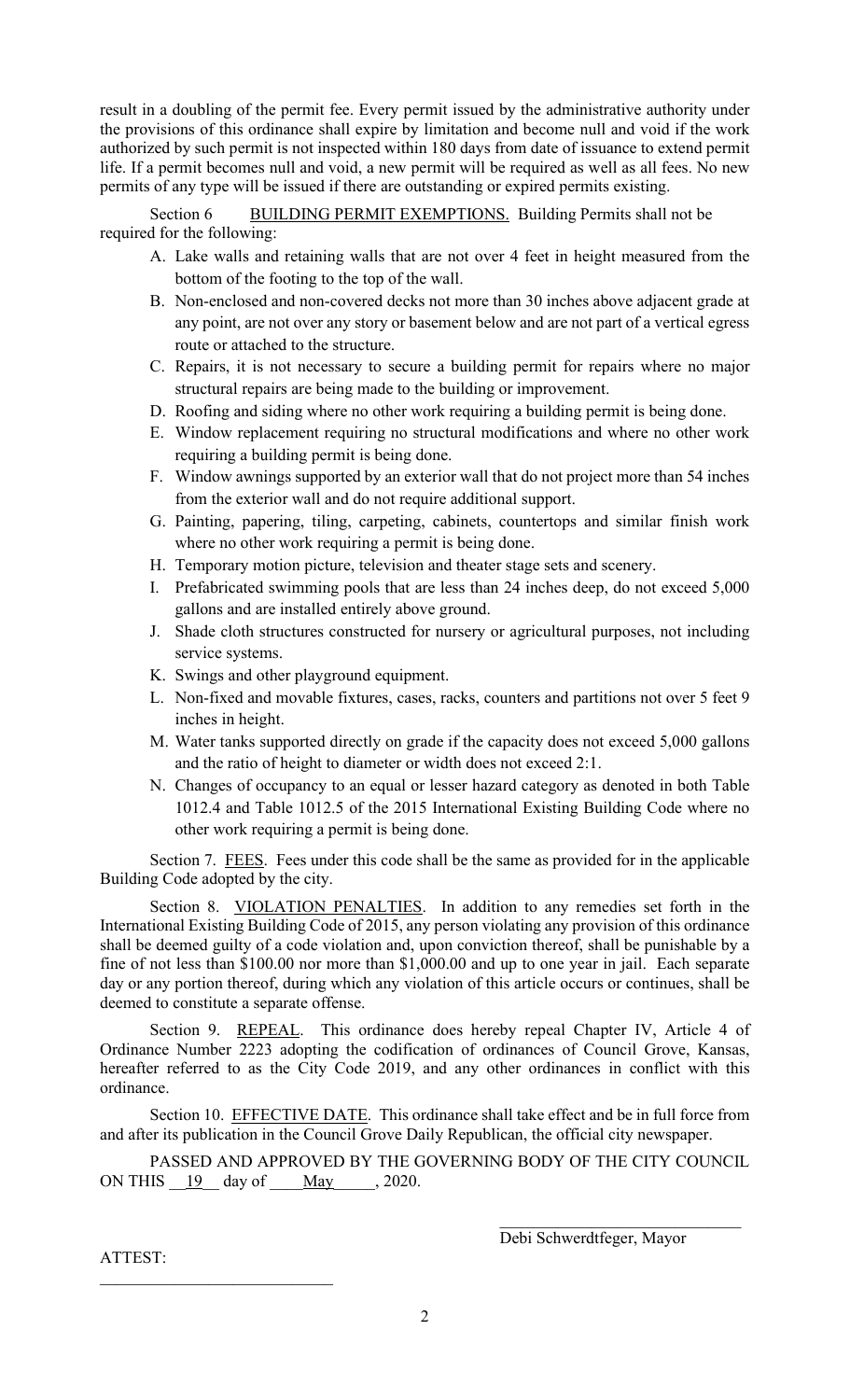Nick Jones City Clerk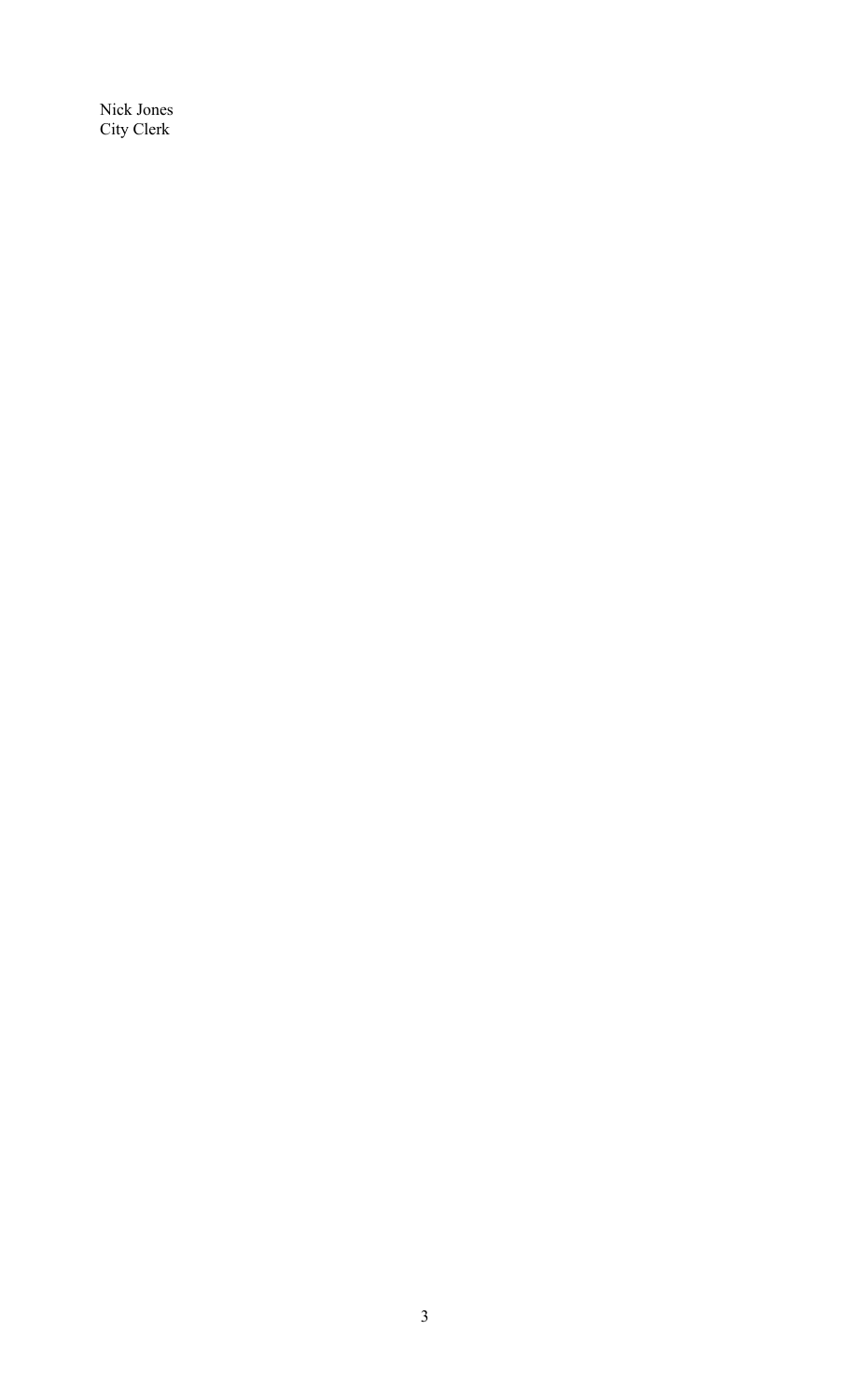AN ORDINANCE ADOPTING THE 2015 INTERNATIONAL PLUMBING CODE, EXCEPT AS NOTED HEREIN, PROVIDING FOR PLUMBING PERMITS, PROVIDING FOR PLUMBING PERMIT FEES, PROVIDING FOR PENALTIES FOR THE VIOLATION OF THIS ORDINANCE AND REPEALING ANY AND ALL ORDINANCES IN CONFLICT WITH THIS ORDINANCE, IN THE CITY OF COUNCIL GROVE, MORRIS COUNTY, KANSAS, AND WITHIN THE COUNCIL GROVE LAKE PARK.

BE IT ORDAINED BY THE GOVERNING BODY OF THE CITY OF COUNCIL GROVE, KANSAS:

Section 1. PURPOSE. The purpose of this ordinance is to establish standards of public health, safety and welfare for plumbing and plumbing systems in all buildings and their accessory structures, within the corporate limits of Council Grove, Kansas and within the Council Grove Lake Park.

Section 2. INTERNATIONAL PLUMBING CODE OF 2015 ADOPTED. The International Plumbing Code, edition of 2015 including appendix chapters B, C, D & E; as published by the International Code Council is hereby incorporated by reference as though fully set out herein save and except the revisions, deletions, insertions, modifications or amendments set forth in Section 4 of this ordinance and may be accompanied by a commentary supplement. Not less than three copies of the International Plumbing Code shall be kept on file in the Office of the City Clerk for inspection by and use of the public at all reasonable business hours. The filed copies shall be marked or stamped "Official copy as Incorporated by the Code of the City of Council Grove, Kansas, Ordinance No. 2239." All sections or portions of the filed copies of the International Plumbing Code shall be clearly marked to show revisions, deletions, insertions, modifications or amendments thereto.

Section 3. EXCEPTION: Plumbing and plumbing systems in detached one- and twofamily dwellings and multiple single-family dwellings (townhouses) not more than three stories high with separate means of egress and their accessory structures shall comply with Part VII - Plumbing (Chapters  $25 - 33$ ) of the 2015 International Residence Code and Sections 5 - 9 of this Ordinance.

Section 4. REVISIONS. The following sections are hereby revised:

- A. Section 101.1. **Name of Jurisdiction** Inserted "City of Council Grove".
- B. Section 106.2. **Exempt Work** Not adopted, but are as set forth in Section 7.
- C. Section 106.6.2. **Fee Schedule** Permit fees are set forth in Section 8.
- D. Section 106.6.3. **Fee Refund** Inserted "100%" in two locations.
- E. Section 108.4. **Violation Penalties** Not adopted, but are as set forth in Section 9.
- F. Section 108.5. **Stop Work Orders** Modified last sentence to: "Any person who shall continue any work on the system after having been served with a stop work order, except such work as that person is directed to perform to remove a violation or unsafe condition, shall be liable to a fine as set forth in Section 9."
- G. Section 109. **Means of Appeal** Not adopted, but are as set forth in other ordinances.
- H. Section 305.4.1. **Sewer Depth** Inserted "12 inches" in two locations.
- I. Section 608.16.1. **Beverage Dispensers** Modified the standards reference from "ASSE 1022" to "ASSE 1013, AWWA C511, CSA B64.4, CSA B64.4.1".
- J. Section 904.1. **Roof Extension** Inserted "6 inches".

Section 5. PLUMBING WORK. No person, other than a duly licensed contractor, shall engage in the plumbing trade within the limits of the City or the Council Grove Lake Park. Exception 1: Plumbing work that is exempt from a plumbing permit as set forth in Section 7. Exception 2: Plumbing work in a single-family dwelling used exclusively for living purposes,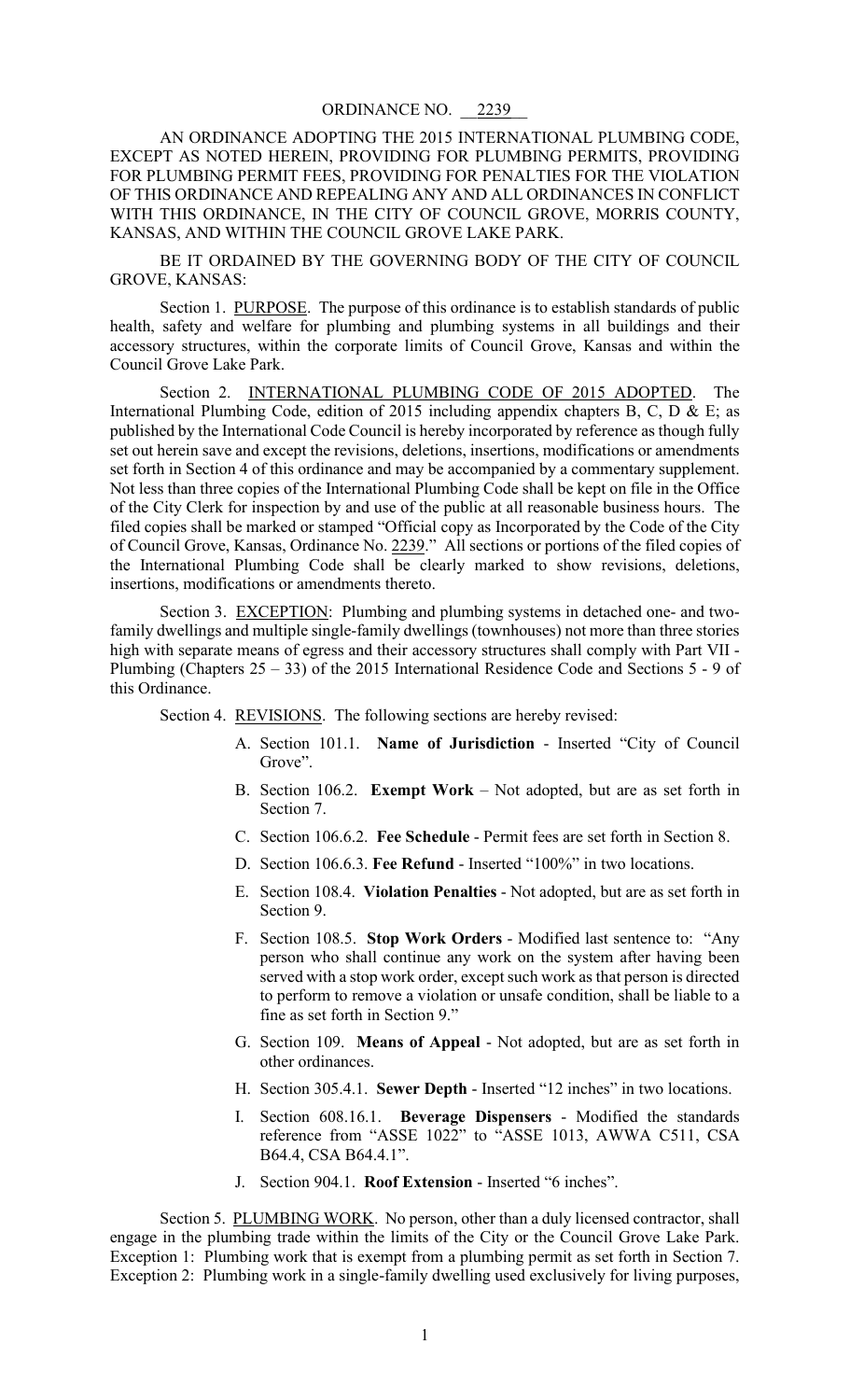including the usual accessory structures in connection with the single-family dwelling, when such person is the owner of record of such dwelling and accessory structures, and when such owner shall personally perform the principal labor in connection therewith, rather than act in a supervisory capacity.

Section 6. PLUMBING PERMIT. Any person who intends to erect, install, enlarge, alter, repair, remove, convert or replace a plumbing system, or to cause any such work to be done, shall first make application for a Plumbing Permit from the city clerk of the city. A building owner may not secure a permit for a contractor. No permit as required by the city plumbing code shall be issued until the fee prescribed has been paid, nor shall an amendment to a permit be approved until the additional fee, if any, due to an increase in the estimated cost of the plumbing work has been paid. Failure to take out a permit prior to beginning the plumbing work will result in a doubling of the permit fee. Every permit issued by the administrative authority under the provisions of this ordinance shall expire by limitation and become null and void if the work authorized by such permit is not inspected within 180 days from date of issuance to extend permit life. If a permit becomes null and void, a new permit will be required as well as all fees. No new permits of any type will be issued if there are outstanding or expired permits existing.

Section 7. PLUMBING PERMIT EXEMPTIONS. Plumbing Permits shall not be required for the following:

- A. The clearing of stoppages or the repairing of leaks in fixtures, valves and water, soil, waste or vent pipes, provided such clearing or repairing does not involve or require the replacement or rearrangement of normally concealed pipes or tubing.
- B. The removal and reinstallation or rearrangement of fixtures provided such removal, reinstallation or rearrangement does not involve or require the replacement or rearrangement of normally concealed pipes or tubing.

Section 8. PLUMBING PERMIT FEES. Plumbing permit fees shall include a \$20 minimum permit-issuing and inspection fee plus the following fees.

| A. UNIT FEE SCHEDULE                                                                                                                                          | <b>FEE</b> |
|---------------------------------------------------------------------------------------------------------------------------------------------------------------|------------|
| 1. For each plumbing fixture on one trap or a set of fixtures on one trap<br>(including water, drainage piping and backflow protection).                      | \$7        |
| For each building sewer and each trailer park sewer<br>2.                                                                                                     | \$15       |
| 3.                                                                                                                                                            | \$7        |
| 4.                                                                                                                                                            | \$25       |
| 5.                                                                                                                                                            | \$40       |
| 6.                                                                                                                                                            | \$7        |
| 7. For each gas piping system:<br>$\bullet$                                                                                                                   | \$5<br>\$1 |
| For each industrial waste pretreatment interceptor including its trap and vent,<br>8.<br>except kitchen-type grease interceptors functioning as fixture traps | \$7        |
| 9. For each installation, alteration or repair of water, sewer or septic piping                                                                               | \$7        |
| 10. For repair or alteration of drainage or vent piping, each fixture                                                                                         | \$7        |
| 11. For each lawn sprinkler system on any one meter including the backflow                                                                                    | \$7        |
| 12. For atmospheric-type vacuum breakers not included in item 12:                                                                                             | \$5<br>\$1 |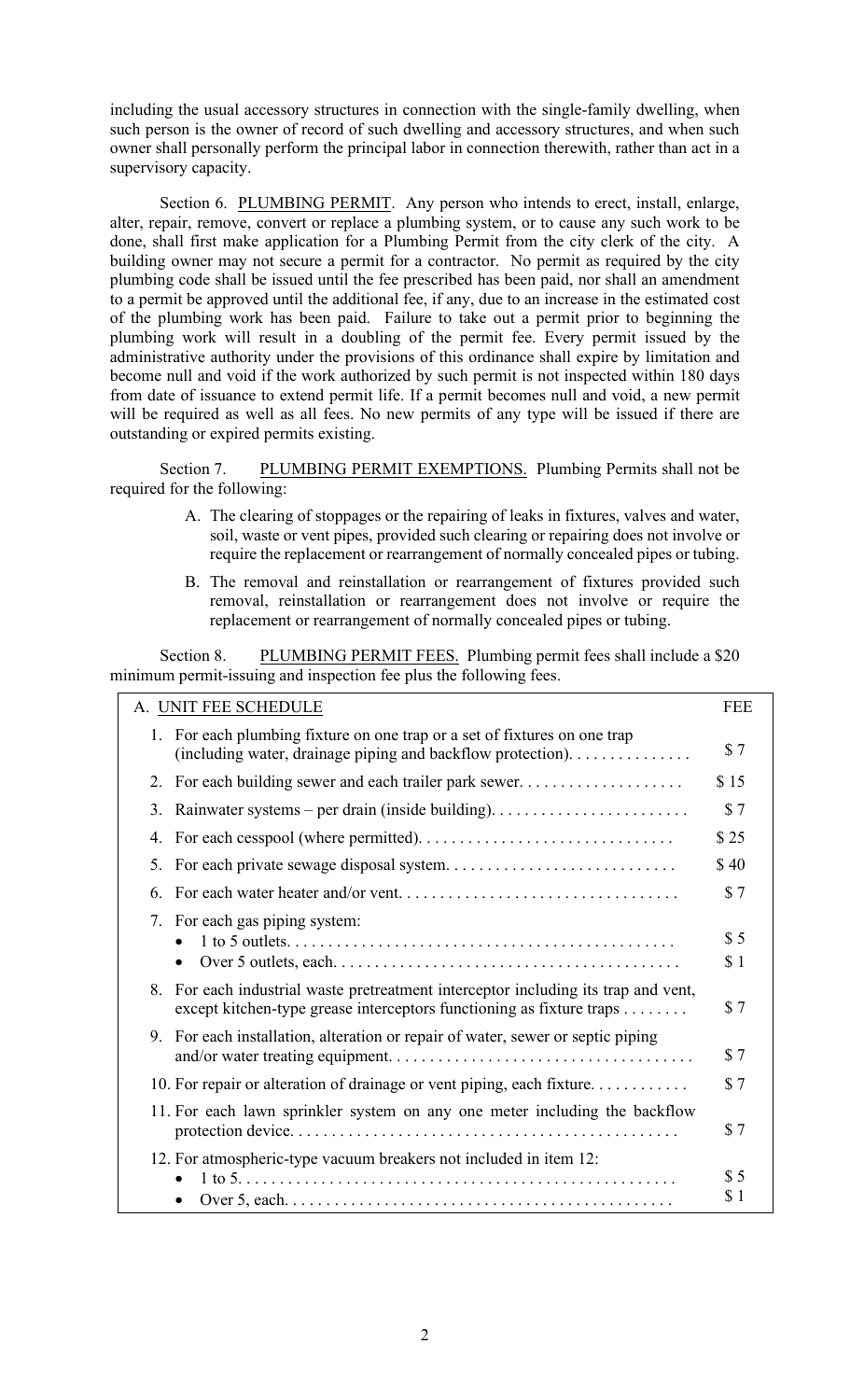|    | 13. For each backflow protective device other than atmospheric type vacuum<br>breakers:                                                                    |             |
|----|------------------------------------------------------------------------------------------------------------------------------------------------------------|-------------|
|    |                                                                                                                                                            | \$7<br>\$15 |
|    |                                                                                                                                                            | \$40        |
|    | 15. For initial installation and testing for a reclaimed water system                                                                                      | \$30        |
|    | 16. For each annual cross-connection testing of a reclaimed water system                                                                                   | \$30        |
|    | II. OTHER INSPECTIONS AND FEES                                                                                                                             |             |
|    | Inspections outside of normal business hours, per hour (minimum charge – two                                                                               | \$ 30       |
| 2. | Inspections for which no fee is specifically indicated, per hour (minimum                                                                                  | \$30        |
|    | 3. Additional plan review required by changes, additions or revisions to approved<br>plans, per hour (minimum charge – one-half hour). $\dots \dots \dots$ | \$ 30       |

Section 9. VIOLATION PENALTIES. In addition to any remedies set forth in the International Plumbing Code of 2015, any person violating any provision of this ordinance shall be deemed guilty of a code violation and, upon conviction thereof, shall be punishable by a fine of not less than \$100 nor more than \$1,000 and up to one year in jail. Each separate day or any portion thereof, during which any violation of this article occurs or continues, shall be deemed to constitute a separate offense.

Section 10. REPEAL. This ordinance does hereby repeal Chapter IV, Article 5 of Ordinance Number 2223 adopting the codification of ordinances of Council Grove, Kansas hereafter referred to as the City Code 2019, and any other ordinances in conflict with this ordinance.

Section 11. EFFECTIVE DATE. This ordinance shall take effect and be in full force from and after its publication in the Council Grove Daily Republican, the official city newspaper.

PASSED AND APPROVED BY THE GOVERNING BODY OF THE CITY COUNCIL ON THIS  $19$  day of May , 2020.

Debi Schwerdtfeger, Mayor

 $\mathcal{L}_\text{max}$  , where  $\mathcal{L}_\text{max}$  and  $\mathcal{L}_\text{max}$ 

ATTEST:

Nick Jones City Clerk (SEAL)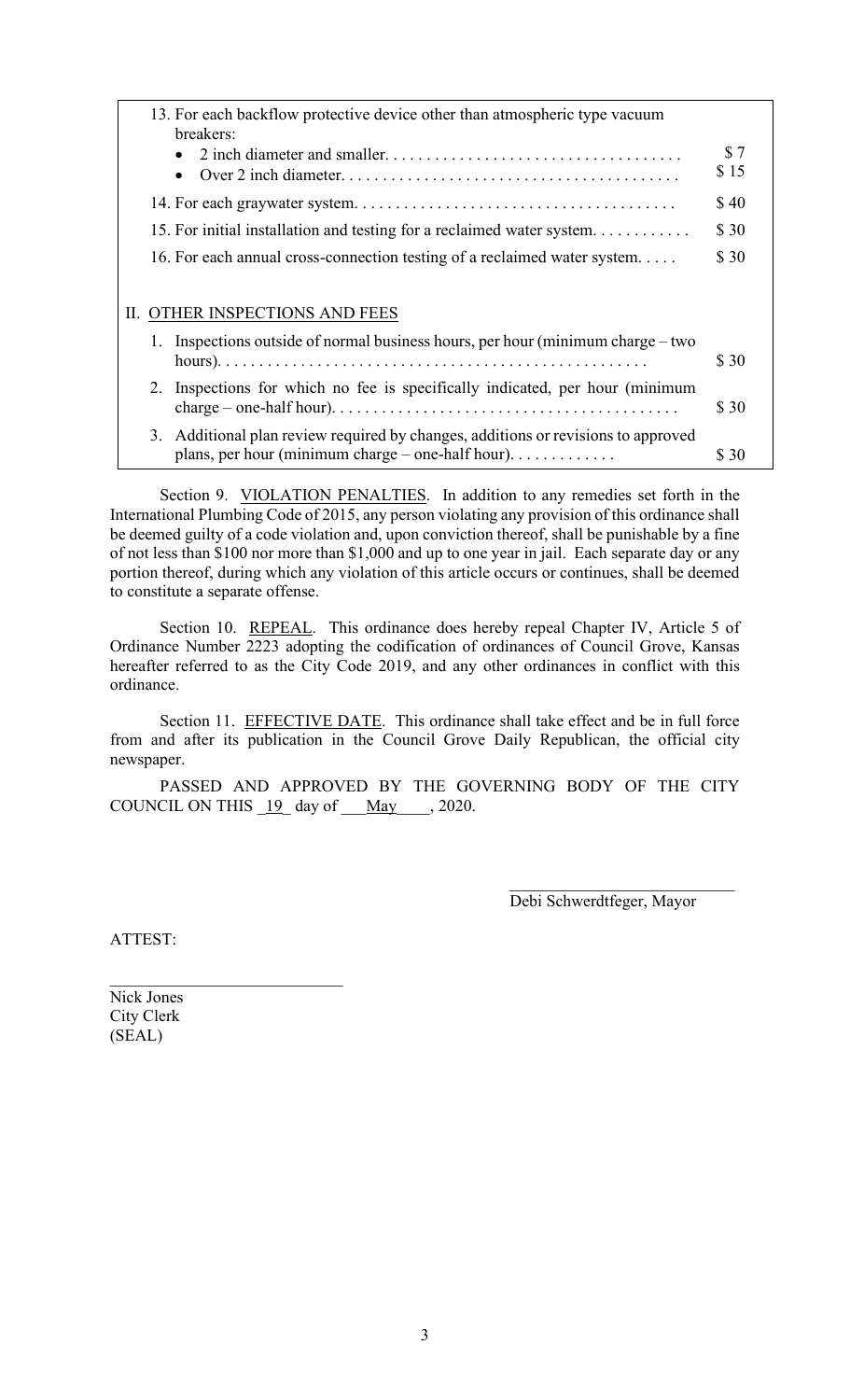AN ORDINANCE ADOPTING THE 2014 NATIONAL ELECTRICAL CODE, EXCEPT AS NOTED HEREIN, PROVIDING FOR ELECTRICAL PERMITS, PROVIDING FOR ELECTRICAL PERMIT FEES, PROVIDING FOR PENALTIES FOR THE VIOLATION OF THIS ORDINANCE AND REPEALING ANY AND ALL ORDINANCES IN CONFLICT WITH THIS ORDINANCE, IN THE CITY OF COUNCIL GROVE, MORRIS COUNTY, KANSAS, AND WITHIN THE COUNCIL GROVE LAKE PARK.

BE IT ORDAINED BY THE GOVERNING BODY OF THE CITY OF COUNCIL GROVE, KANSAS:

Section 1. PURPOSE. The purpose of this ordinance is to establish standards of public health, safety and welfare for electrical circuits and electrical systems in all buildings and their accessory structures, within the corporate limits of Council Grove, Kansas and within the Council Grove Lake Park.

Section 2. NATIONAL ELECTRICAL CODE OF 2014 ADOPTED. The 2014 National Electric Code (NEC), NFPA-70, published by the National Fire Protection Association is hereby incorporated by reference as though fully set out herein. Not less than three copies of the National Electric Code shall be kept on file in the Office of the City Clerk for inspection by and use of the public at all reasonable business hours. The filed copies shall be marked or stamped "Official copy as Incorporated by the Code of the City of Council Grove, Kansas, Ordinance No. 2240." All sections or portions of the filed copies of the National Electric Code shall be clearly marked to show revisions, deletions, insertions, modifications or amendments thereto.

Section 3. ELECTRICAL WORK. No person, other than a duly licensed contractor, shall engage in the electrical trade within the limits of the City or the Council Grove Lake Park. Exception 1: Electrical work that is exempt from an electrical permit as set forth in Section 5. Exception 2: Electrical work in a single-family dwelling used exclusively for living purposes, including the usual accessory structures in connection with the single-family dwelling, when such person is the owner of record of such dwelling and accessory structures, and when such owner shall personally perform the principal labor in connection therewith, rather than act in a supervisory capacity.

Section 4. ELECTRICAL PERMIT. Any person who intends to erect, install, enlarge, alter, repair, remove, convert or replace an electrical circuit or electrical system, or to cause any such work to be done, shall first make application for an Electrical Permit from the city clerk of the city. A building owner may not secure a permit for a contractor. No permit as required by the city electric code shall be issued until the fee prescribed has been paid, nor shall an amendment to a permit be approved until the additional fee, if any, due to an increase in the estimated cost of the electrical work has been paid. Failure to take out a permit prior to beginning the electrical work will result in a doubling of the permit fee. Every permit issued by the administrative authority under the provisions of this ordinance shall expire by limitation and become null and void if the work authorized by such permit is not inspected within 180 days from date of issuance to extend permit life. If a permit becomes null and void, a new permit will be required as well as all fees. No new permits of any type will be issued if there are outstanding or expired permits existing.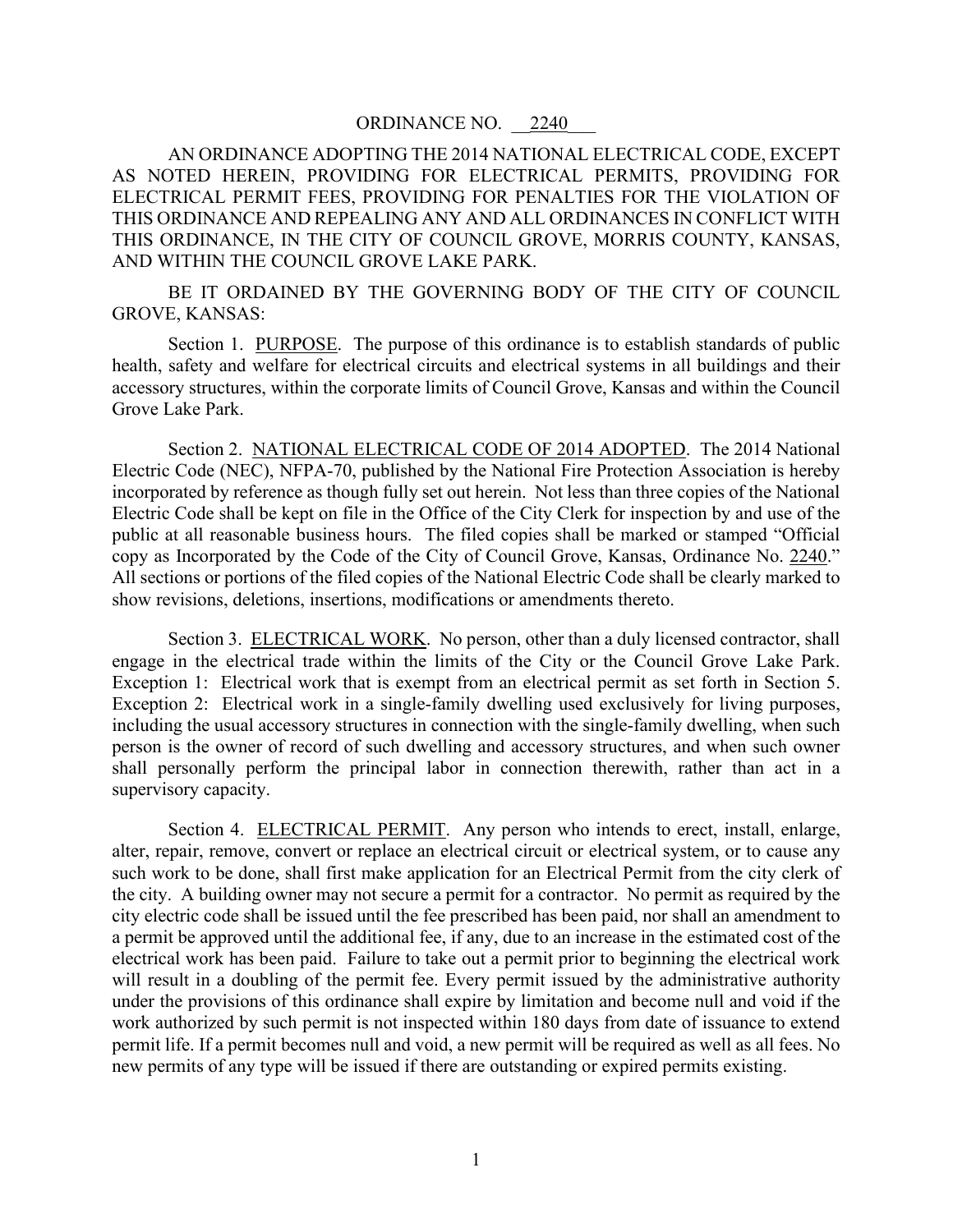Section 5. STOP WORK ORDERS. Any person who shall continue any work on the system after having been served with a stop work order, except such work as that person is directed to perform to remove a violation or unsafe condition, shall be liable to a fine as set forth in Section 8.

Section 6. ELECTRICAL PERMIT EXEMPTIONS. Electrical Permits shall not be required for the following: The installation and removal of listed cord-and-plug connected temporary decorative lighting.

- A. Replacement of branch circuit overcurrent devices of the required capacity in the same location.
- B. Electrical wiring, devices, appliances, apparatus or equipment operating at less than 50 volts.
- C. Minor repair and maintenance work, including the replacement of lamps, switches and receptacles where no installation or removal of electrical wiring is involved.
- D. The connection of approved portable electrical equipment to approved permanently installed receptacles.
- E. The installation of electrical equipment used for radio and television transmissions, except for the installation of towers and antennas.
- F. The installation of any temporary system required for the testing or servicing of electrical equipment or apparatus.

Section 7. ELECTRICAL PERMIT FEES. Electrical permit fees shall include a \$20 minimum permit-issuing and inspection fee plus the following system fees and/or unit fees.

|                                                                                                                                                                                                                 |  | I. SYSTEM FEE SCHEDULE                                                                                                                                                                                     | FEE           |
|-----------------------------------------------------------------------------------------------------------------------------------------------------------------------------------------------------------------|--|------------------------------------------------------------------------------------------------------------------------------------------------------------------------------------------------------------|---------------|
| New Residential Buildings - The following fees include all wiring and<br>A.<br>electrical equipment in or on each building, or other electrical equipment on<br>the same premises constructed at the same time. |  |                                                                                                                                                                                                            |               |
| 1. New single- and two-family residential buildings not including the area<br>of garages, carports and other minor accessory buildings constructed                                                              |  |                                                                                                                                                                                                            | \$0.046       |
|                                                                                                                                                                                                                 |  | multifamily residential buildings (apartments<br>2. New<br>condominiums) having three or more living units not including the area<br>of garages, carports and other noncommercial automobile storage areas | and<br>\$0.04 |
|                                                                                                                                                                                                                 |  | NOTE: Use the UNIT FEE SCHEDULE. for other types of residential<br>occupancies and alterations, additions and modifications to existing<br>residential buildings                                           |               |
| В.                                                                                                                                                                                                              |  | Private Swimming Pools                                                                                                                                                                                     |               |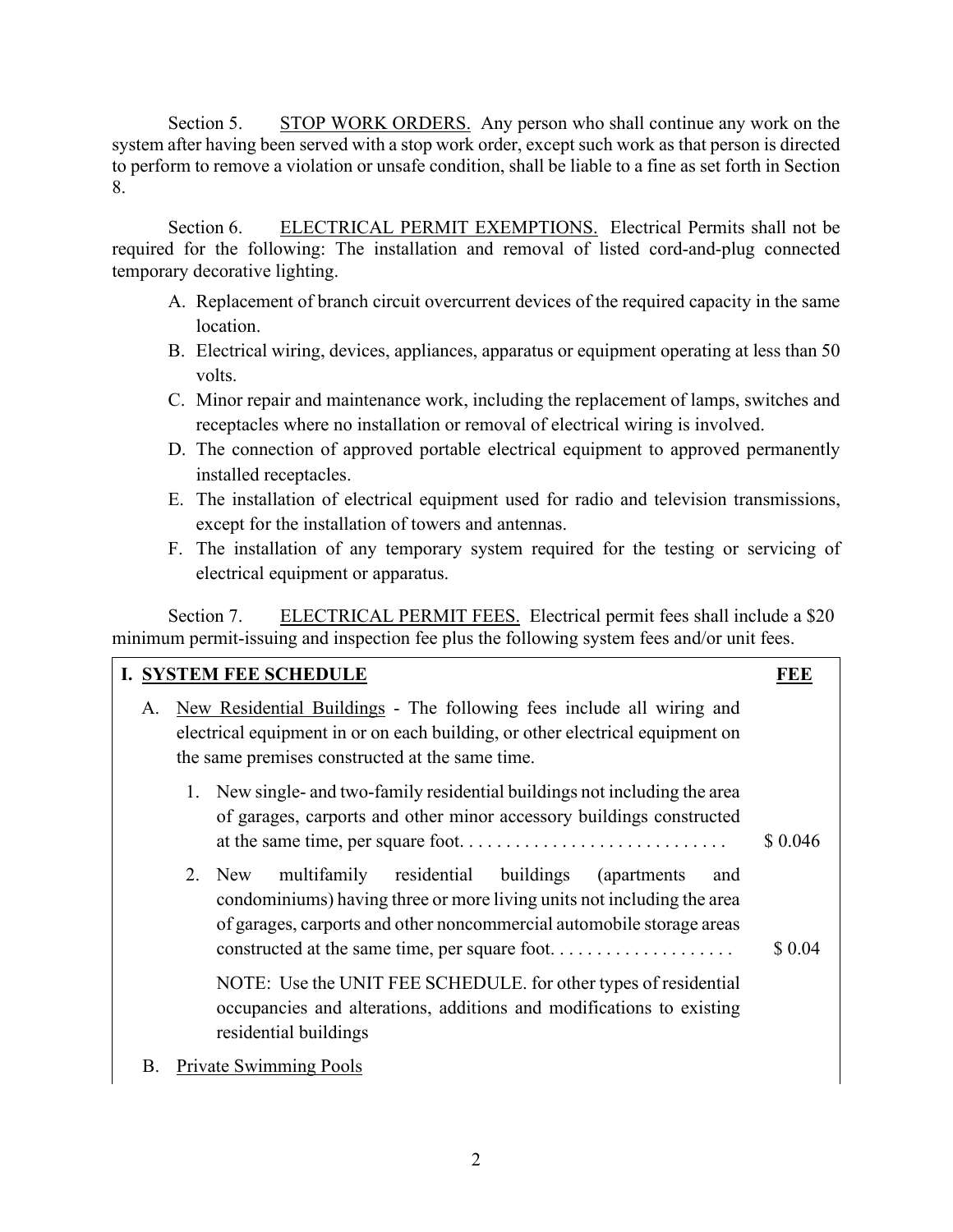|             | New private, residential, in-ground, swimming pools for single-family<br>and multi-family occupancies including a complete system of<br>necessary branch circuit wiring, bonding, grounding, underwater<br>lighting, water pumping and other similar electrical equipment directly | \$40.00 |
|-------------|------------------------------------------------------------------------------------------------------------------------------------------------------------------------------------------------------------------------------------------------------------------------------------|---------|
|             | NOTE: Use the UNIT FEE SCHEDULE for other types of swimming<br>pools, therapeutic whirlpools, spas and alterations to existing<br>swimming pools.                                                                                                                                  |         |
| $C_{\cdot}$ | Carnivals and Circuses or other traveling shows or exhibitions utilizing<br>transportable-type rides, booths, displays and attractions.                                                                                                                                            |         |
|             | 1. Electric generators and electrically driven rides, each                                                                                                                                                                                                                         | \$20.00 |
|             | 2. Mechanically driven rides and walk-though attractions or displays                                                                                                                                                                                                               | \$6.00  |
| 3.          |                                                                                                                                                                                                                                                                                    | \$6.00  |
|             | NOTE: Use the UNIT FEE SCHEDULE. for permanently installed<br>rides, booths, displays and attractions.                                                                                                                                                                             |         |

# D. Temporary Power Service

| 1. A temporary service power pole or pedestal including all pole or<br>pedestal mounted receptacle outlets and appurtenances, each                       | \$20.00 |
|----------------------------------------------------------------------------------------------------------------------------------------------------------|---------|
| 2. A temporary distribution system and temporary lighting and receptacle<br>outlets for construction sites, decorative light, Christmas tree sales lots, |         |
| $firework stands, etc., each. \ldots \ldots \ldots \ldots \ldots \ldots \ldots \ldots$                                                                   | \$10.00 |

| <b>II. UNIT FEE SCHEDULE</b>                                                                                                  |                  |  |
|-------------------------------------------------------------------------------------------------------------------------------|------------------|--|
| Receptacle, Switch and Lighting Outlets<br>А.                                                                                 |                  |  |
| Receptacle, switch, lighting or other outlets at which current is used or<br>controlled, except services, feeders and meters. |                  |  |
| First 20, each. $\dots \dots \dots \dots \dots \dots \dots \dots \dots \dots \dots \dots \dots \dots$<br>$\bullet$            | \$1.00<br>\$0.60 |  |
| NOTE: Each 5 feet or fraction thereof of multioutlet assemblies are<br>considered as one outlet.                              |                  |  |
| <b>Lighting Fixtures</b><br>В.                                                                                                |                  |  |
| Lighting fixtures, sockets or other lamp-holding devices.                                                                     |                  |  |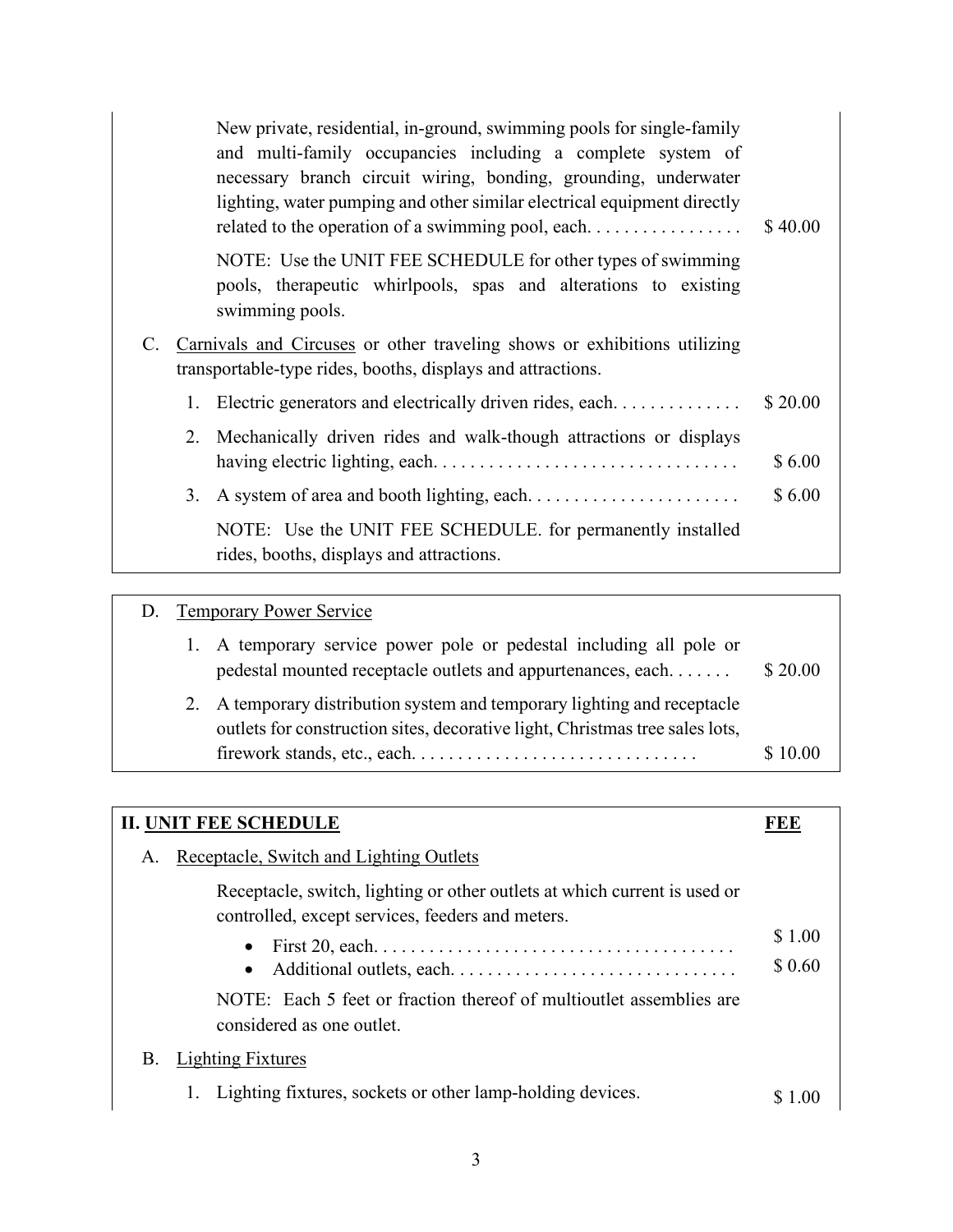|    |          |                                                                                                                                                                                                                                                                                                                                                            | \$ 0.60                                 |
|----|----------|------------------------------------------------------------------------------------------------------------------------------------------------------------------------------------------------------------------------------------------------------------------------------------------------------------------------------------------------------------|-----------------------------------------|
|    | 2.       | Pole or platform-mounted lighting fixtures, each.                                                                                                                                                                                                                                                                                                          | \$1.00                                  |
|    | 3.       | Theatrical-type lighting fixtures or assemblies, each                                                                                                                                                                                                                                                                                                      | \$1.00                                  |
| C. |          | <b>Residential Appliances</b>                                                                                                                                                                                                                                                                                                                              |                                         |
|    | 1.       | Appliances, or receptacle outlets for same, including electric ranges;<br>wall-mounted electric ovens and counter-mounted cooking tops, each.                                                                                                                                                                                                              | \$4.00                                  |
|    | 2.       | Self-contained room, console, or through-wall air conditioners; water                                                                                                                                                                                                                                                                                      | \$4.00                                  |
|    | 3.       | Food waste grinders; dishwashers; washing machines; clothes dryers;<br>or other motor-operated appliances not exceeding one horsepower                                                                                                                                                                                                                     | \$4.00                                  |
|    |          | NOTE: See Power Apparatus for other types of air conditioners and<br>other motor-driven appliances having larger electrical ratings.                                                                                                                                                                                                                       |                                         |
| D. |          | <b>Nonresidential Appliances</b>                                                                                                                                                                                                                                                                                                                           |                                         |
|    |          | Nonresidential appliances, or receptacle outlets for same, not<br>exceeding one horsepower (HP), one kilowatt (KW), or one kilovolt-<br>ampere (KVA), in rating, including medical and dental devices; food,<br>beverage and ice cream cabinets; illuminated show cases; drinking<br>fountains; vending machines; laundry machines; or other similar types | \$4.00                                  |
|    |          | NOTE: See Power Apparatus for other types of air conditioners and                                                                                                                                                                                                                                                                                          |                                         |
|    |          | other motor-driven appliances having larger electrical ratings.                                                                                                                                                                                                                                                                                            |                                         |
| Ε. | Services |                                                                                                                                                                                                                                                                                                                                                            |                                         |
|    | 1.       | Services of 600 volts or less and not over 200 amperes in rating, each.                                                                                                                                                                                                                                                                                    | \$25.00                                 |
|    | 2.       | Services of 600 volts or less and over 200 amperes to 1000 amperes in                                                                                                                                                                                                                                                                                      | \$50.00                                 |
|    | 3.       | Services over 600 volts or over 1000 amperes in rating, each                                                                                                                                                                                                                                                                                               | \$100.00                                |
| F. |          | <b>Power Apparatus</b>                                                                                                                                                                                                                                                                                                                                     |                                         |
|    |          | Motors, generators, transformers, rectifiers, synchronous converters,<br>capacitors, industrial heating, air conditioners and heat pumps, cooking<br>or baking equipment and other apparatus rated in horsepower (HP),                                                                                                                                     | \$4.00<br>\$10.00<br>\$20.00<br>\$40.00 |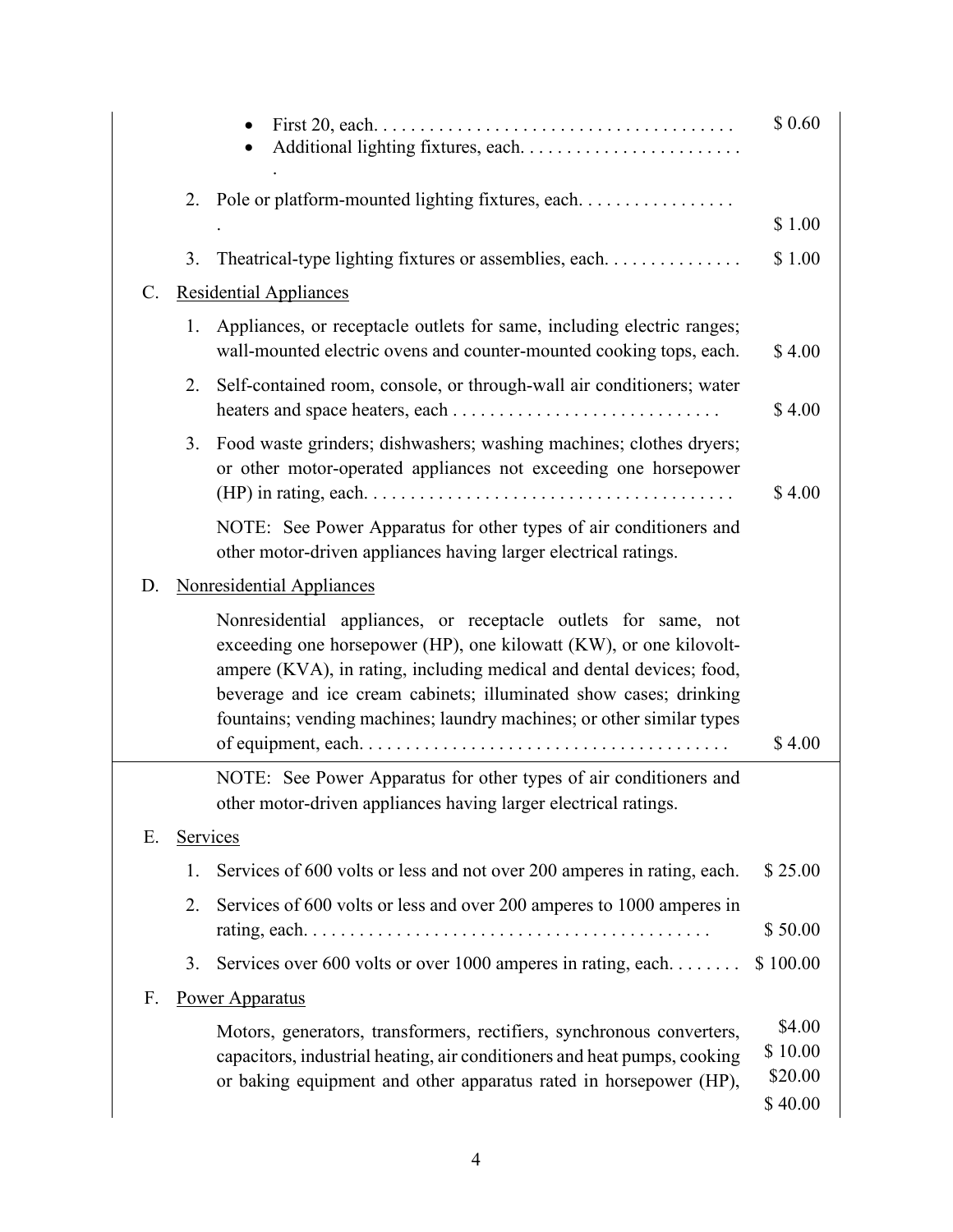|    | kilowatts (KW), kilovolt-amperes (KVA) or kilovolt-amperes-reactive<br>(KVAR:                                                                            | \$60.00 |
|----|----------------------------------------------------------------------------------------------------------------------------------------------------------|---------|
|    | Up to and including 1 HP, KW, KVA or KVAR, each                                                                                                          |         |
|    | Over 1, but not over 10 HP, KW, KVA or KVAR, each                                                                                                        |         |
|    | Over 10, but not over 50 HP, KW, KVA or KVAR, each                                                                                                       |         |
|    | Over 50, but not over 100 HP, KW, KVA or KVAR, each.                                                                                                     |         |
|    | Over 100 HP, KW, KVA or KVAR, each.<br>$\ddot{\phantom{0}}$                                                                                              |         |
|    | NOTE 1: For equipment or appliances having more than one motor,<br>transformer, heater, etc., the sum of the combined rating should be<br>used.          |         |
|    | NOTE 2: Fees include all switches, circuit breakers, contactors,<br>thermostats, relays and other directly related control equipment.                    |         |
| G. | <b>Busways</b>                                                                                                                                           |         |
|    | Trolley and plug-in-type busways, each 100 feet or fraction thereof                                                                                      | \$6.00  |
|    | NOTE: Additional fee required for lighting fixtures, motors, and other<br>appliances that are connected to trolley and plug-in-type busways.             |         |
| Η. | <b>Signs, Outline Lighting and Marquees</b>                                                                                                              |         |
| 1. | Signs, outline lighting and marquees supplied from one branch circuit,<br>each                                                                           | \$20.00 |
|    | Additional branch circuits within the same sign, outline lighting                                                                                        |         |
|    | .                                                                                                                                                        | \$4.00  |
| I. | Miscellaneous Apparatus, Conduits and Conductors                                                                                                         |         |
| 1. | Electrical wiring for Advanced Wastewater Treatment Systems                                                                                              | \$15.00 |
| 2. | Electrical apparatus, conduits and conductors for which a permit is<br>required, but for which no fee is herein set forth                                | \$15.00 |
|    | NOTE: This fee is not applicable when a fee is paid for one or more<br>services, outlets, fixtures, appliances, power apparatus, busways,<br>signs, etc. |         |